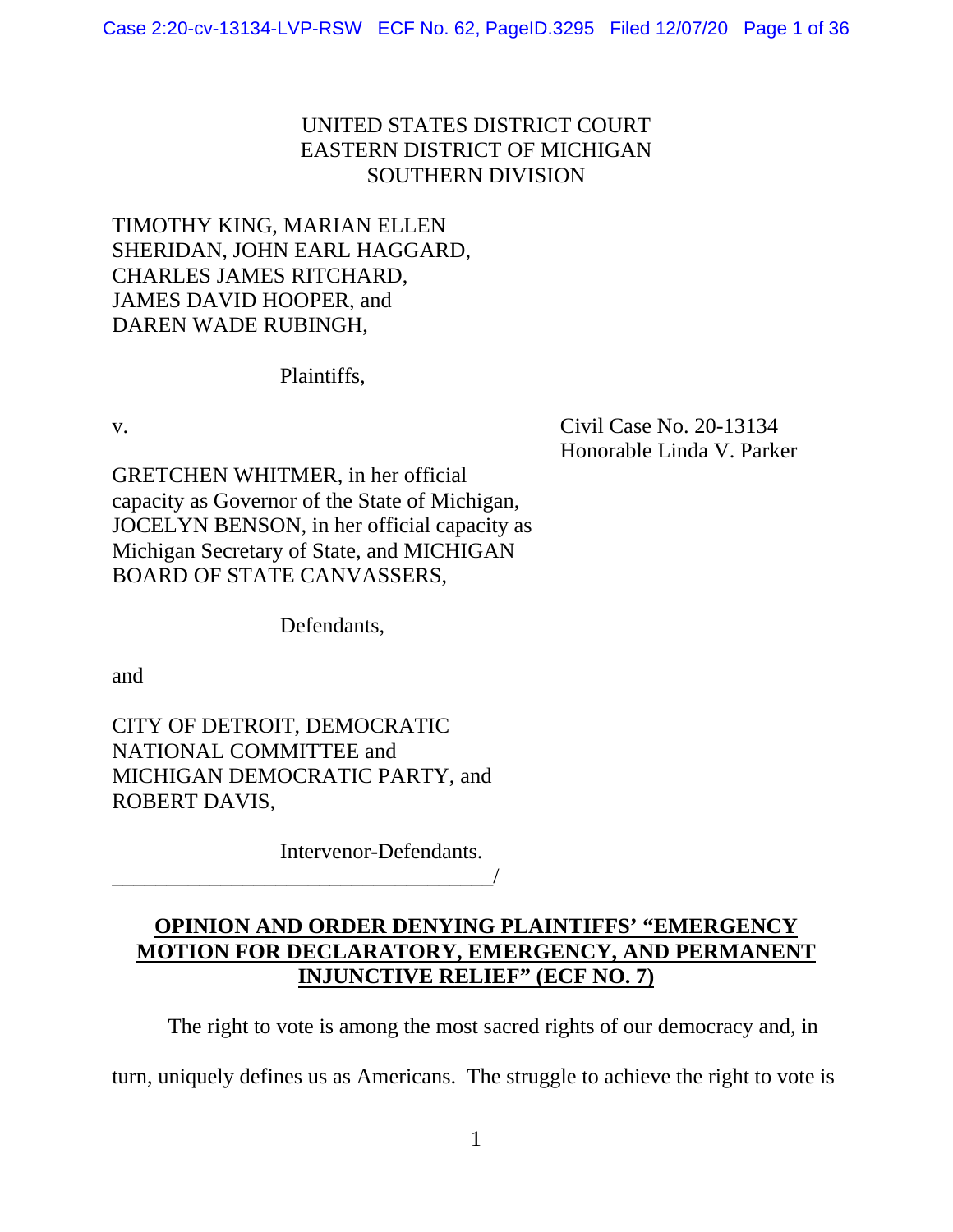one that has been both hard fought and cherished throughout our country's history. Local, state, and federal elections give voice to this right through the ballot. And elections that count each vote celebrate and secure this cherished right.

 These principles are the bedrock of American democracy and are widely revered as being woven into the fabric of this country. In Michigan, more than 5.5 million citizens exercised the franchise either in person or by absentee ballot during the 2020 General Election. Those votes were counted and, as of November 23, 2020, certified by the Michigan Board of State Canvassers (also "State Board"). The Governor has sent the slate of Presidential Electors to the Archivist of the United States to confirm the votes for the successful candidate.

 Against this backdrop, Plaintiffs filed this lawsuit, bringing forth claims of widespread voter irregularities and fraud in the processing and tabulation of votes and absentee ballots. They seek relief that is stunning in its scope and breathtaking in its reach. If granted, the relief would disenfranchise the votes of the more than 5.5 million Michigan citizens who, with dignity, hope, and a promise of a voice, participated in the 2020 General Election. The Court declines to grant Plaintiffs this relief.

### **I. Background**

 In the weeks leading up to, and on, November 3, 2020, a record 5.5 million Michiganders voted in the presidential election ("2020 General Election"). (ECF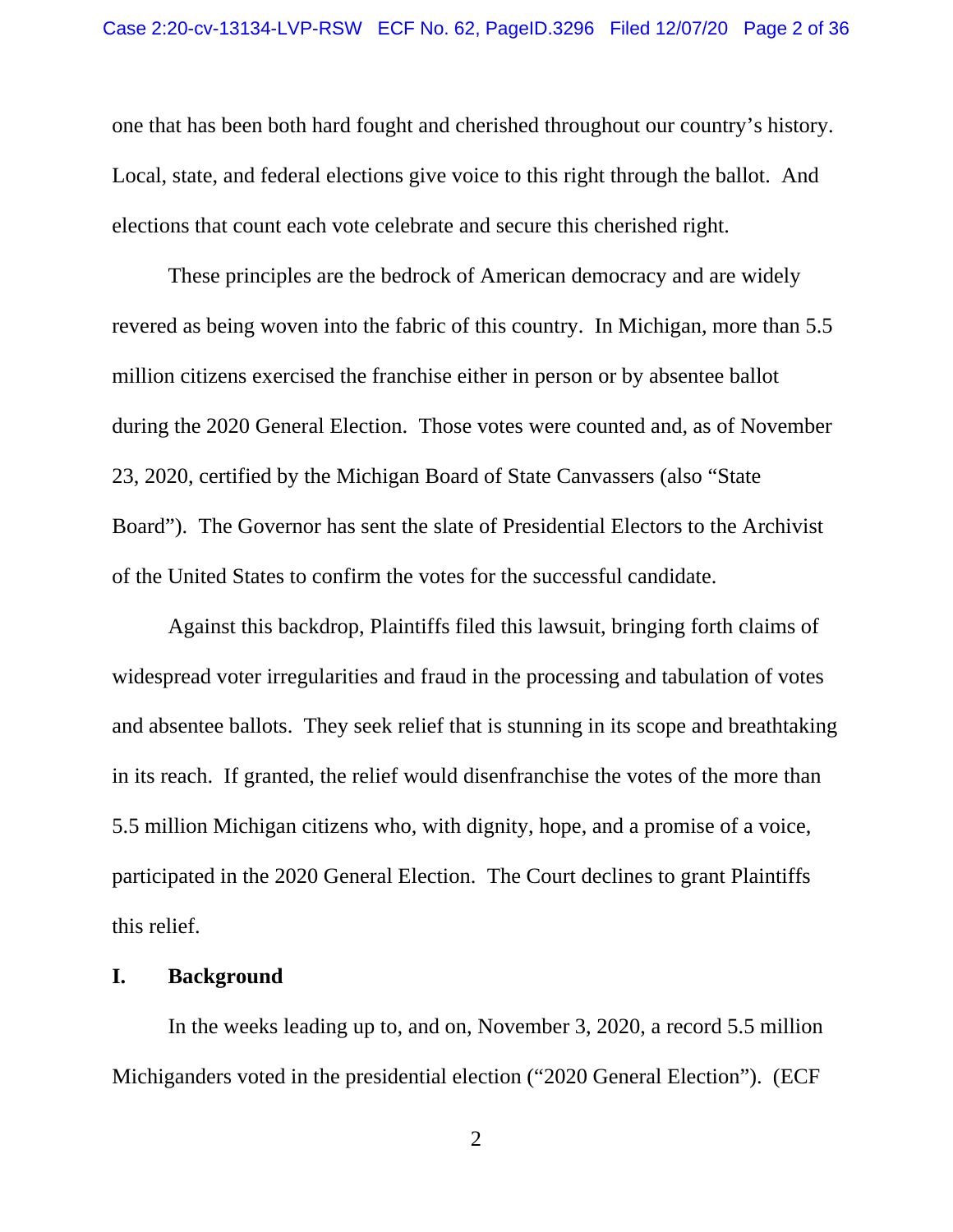No. 36-4 at Pg ID 2622.) Many of those votes were cast by absentee ballot. This was due in part to the coronavirus pandemic and a ballot measure the Michigan voters passed in 2018 allowing for no-reason absentee voting. When the polls closed and the votes were counted, Former Vice President Joseph R. Biden, Jr. had secured over 150,000 more votes than President Donald J. Trump in Michigan. (*Id.*)

 Michigan law required the Michigan State Board of Canvassers to canvass results of the 2020 General Election by November 23, 2020. Mich. Comp. Laws § 168.842. The State Board did so by a 3-0 vote, certifying the results "for the Electors of President and Vice President," among other offices. (ECF No. 36-5 at Pg ID 2624.) That same day, Governor Gretchen Whitmer signed the Certificates of Ascertainment for the slate of electors for Vice President Biden and Senator Kamala D. Harris. (ECF No. 36-6 at Pg ID 2627-29.) Those certificates were transmitted to and received by the Archivist of the United States. (*Id*.)

 Federal law provides that if election results are contested in any state, and if the state, prior to election day, has enacted procedures to decide controversies or contests over electors and electoral votes, and if these procedures have been applied, and the decisions are made at least six days before the electors' meetings, then the decisions are considered conclusive and will apply in counting the electoral votes. 3 U.S.C. § 5. This date (the "Safe Harbor" deadline) falls on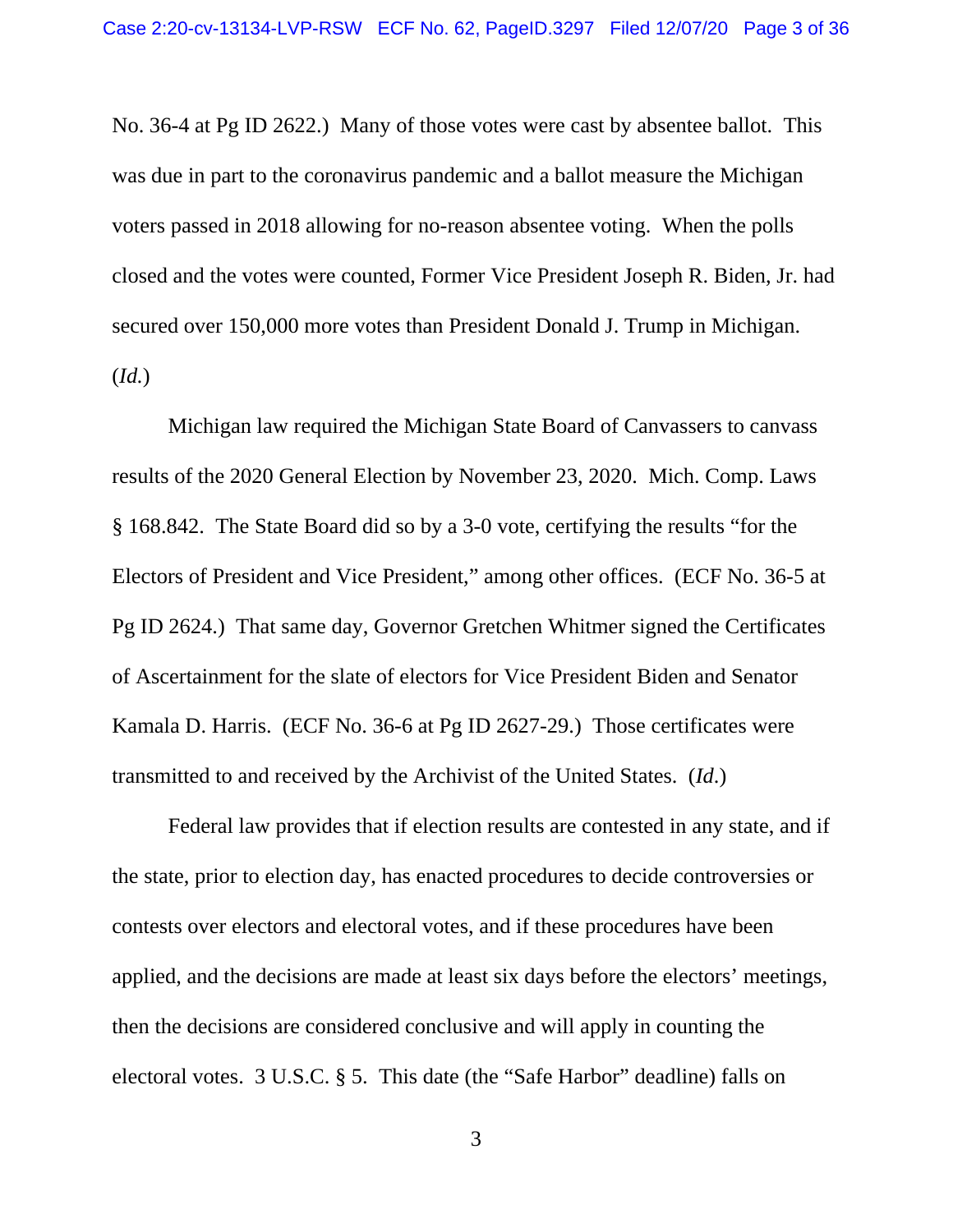December 8, 2020. Under the federal statutory timetable for presidential elections, the Electoral College must meet on "the first Monday after the second Wednesday in December," 3 U.S.C. § 7, which is December 14 this year.

Alleging widespread fraud in the distribution, collection, and counting of ballots in Michigan, as well as violations of state law as to certain election challengers and the manipulation of ballots through corrupt election machines and software, Plaintiffs filed the current lawsuit against Defendants at 11:48 p.m. on November 25, 2020—the eve of the Thanksgiving holiday. (ECF No. 1.) Plaintiffs are registered Michigan voters and nominees of the Republican Party to be Presidential Electors on behalf of the State of Michigan. (ECF No. 6 at Pg ID 882.) They are suing Governor Whitmer and Secretary of State Jocelyn Benson in their official capacities, as well as the Michigan Board of State Canvassers.

On November 29, a Sunday, Plaintiffs filed a First Amended Complaint (ECF No. 6), "Emergency Motion for Declaratory, Emergency, and Permanent Injunctive Relief and Memorandum in Support Thereof" (ECF No. 7), and Emergency Motion to Seal (ECF No. 8). In their First Amended Complaint, Plaintiffs allege three claims pursuant to 42 U.S.C. § 1983: (Count I) violation of the Elections and Electors Clauses; (Count II) violation of the Fourteenth Amendment Equal Protection Clause; and, (Count III) denial of the Fourteenth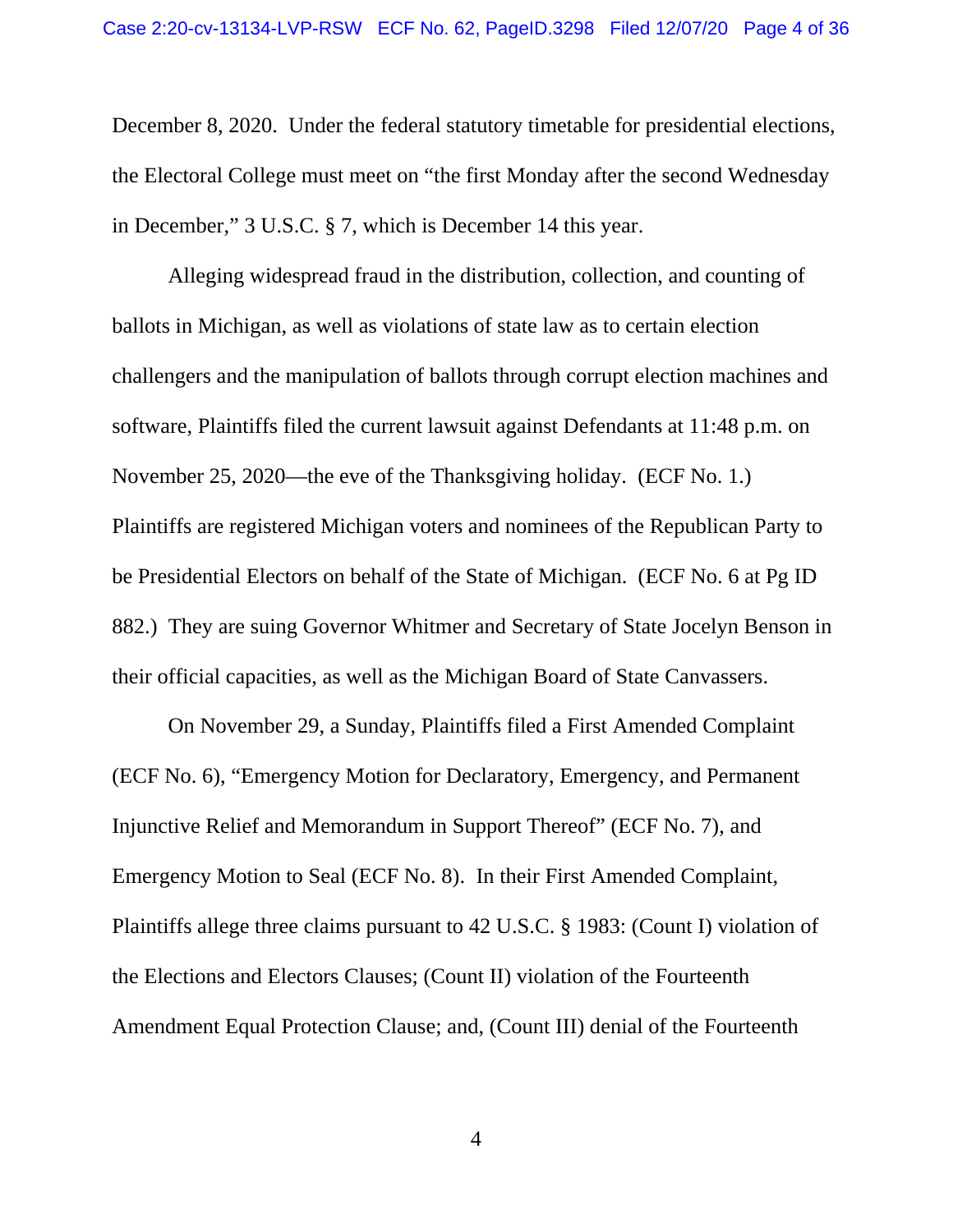Amendment Due Process Clause. (ECF No. 6.) Plaintiffs also assert one count alleging violations of the Michigan Election Code. (*Id*.)

By December 1, motions to intervene had been filed by the City of Detroit (ECF No. 15), Robert Davis (ECF No. 12), and the Democratic National Committee and Michigan Democratic Party ("DNC/MDP") (ECF No. 14). On that date, the Court entered a briefing schedule with respect to the motions. Plaintiffs had not yet served Defendants with their pleading or emergency motions as of December 1. Thus, on December 1, the Court also entered a text-only order to hasten Plaintiffs' actions to bring Defendants into the case and enable the Court to address Plaintiffs' pending motions. Later the same day, after Plaintiffs filed certificates of service reflecting service of the summons and Amended Complaint on Defendants (ECF Nos. 21), the Court entered a briefing schedule with respect to Plaintiffs' emergency motions, requiring response briefs by 8:00 p.m. on December 2, and reply briefs by 8:00 p.m. on December 3 (ECF No. 24).

On December 2, the Court granted the motions to intervene. (ECF No. 28.) Response and reply briefs with respect to Plaintiffs' emergency motions were thereafter filed. (ECF Nos. 29, 31, 32, 34, 35, 36, 37, 39, 49, 50.) Amicus curiae Michigan State Conference NAACP subsequently moved and was granted leave to file a brief in support of Defendants' position. (ECF Nos. 48, 55.) Supplemental briefs also were filed by the parties. (ECF Nos. 57, 58.)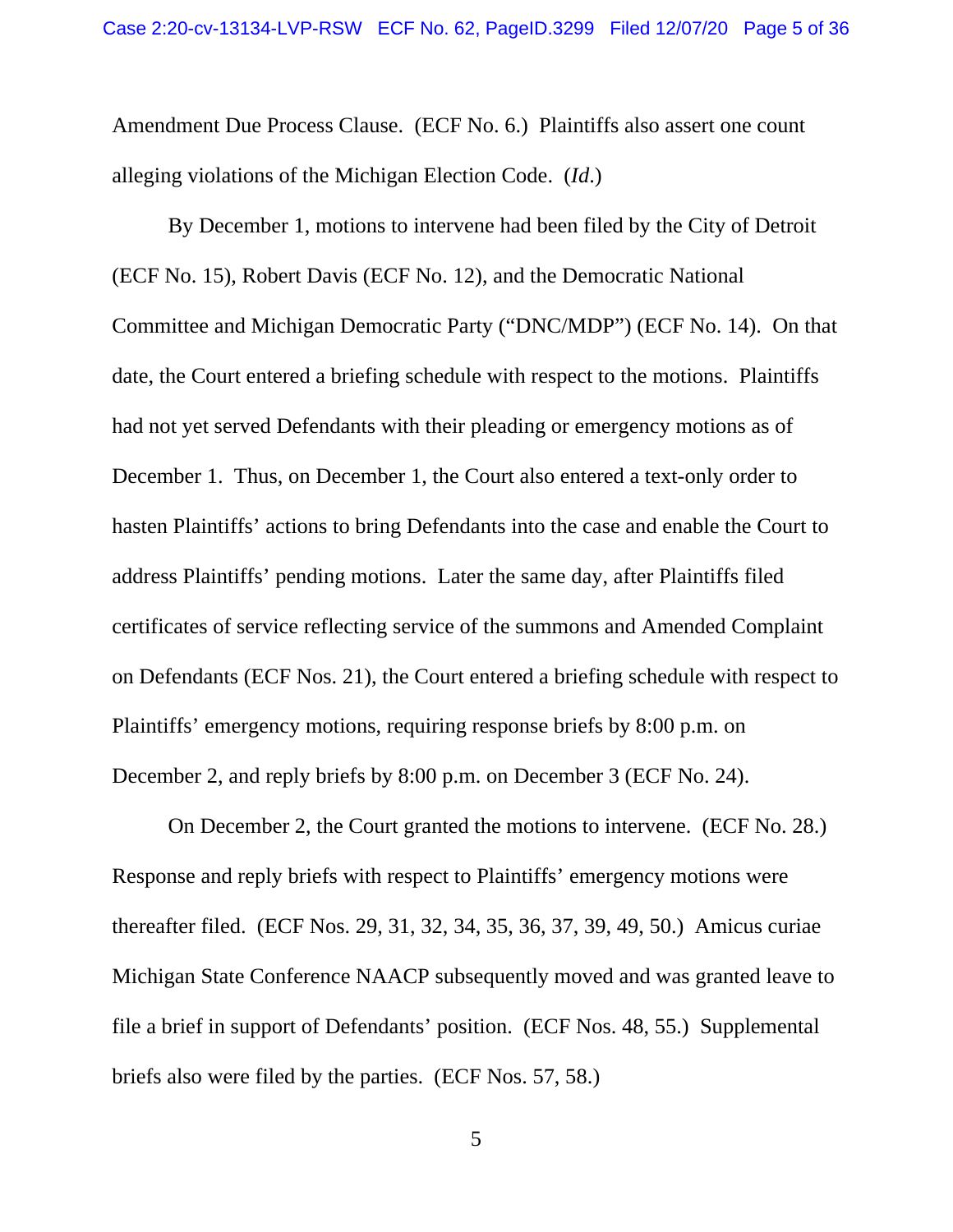In light of the limited time allotted for the Court to resolve Plaintiffs' emergency motion for injunctive relief—which Plaintiffs assert "must be granted in advance of December 8, 2020" (ECF No. 7 at Pg ID 1846)—the Court has disposed of oral argument with respect to their motion pursuant to Eastern District of Michigan Local Rule  $7.1(f)$ <sup>1</sup>

#### **II. Standard of Review**

 A preliminary injunction is "an extraordinary remedy that may only be awarded upon a clear showing that the plaintiff is entitled to such relief." *Winter v. Nat. Res. Def. Council, Inc.*, 555 U.S. 7, 22 (2008) (citation omitted). The plaintiff bears the burden of demonstrating entitlement to preliminary injunctive relief. *Leary v. Daeschner*, 228 F.3d 729, 739 (6th Cir. 2000). Such relief will only be granted where "the movant carries his or her burden of proving that the circumstances clearly demand it." *Overstreet v. Lexington-Fayette Urban Cnty. Gov't*, 305 F.3d 566, 573 (6th Cir. 2002). "Evidence that goes beyond the unverified allegations of the pleadings and motion papers must be presented to

<sup>&</sup>lt;sup>1</sup> "'[W]here material facts are not in dispute, or where facts in dispute are not material to the preliminary injunction sought, district courts generally need not hold an evidentiary hearing.'" *Nexus Gas Transmission, LLC v. City of Green, Ohio*, 757 Fed. Appx. 489, 496-97 (6th Cir. 2018) (quoting *Certified Restoration Dry Cleaning Network, LLC v. Tenke Corp.*, 511 F.3d 535, 553 (6th Cir. 2007)) (citation omitted).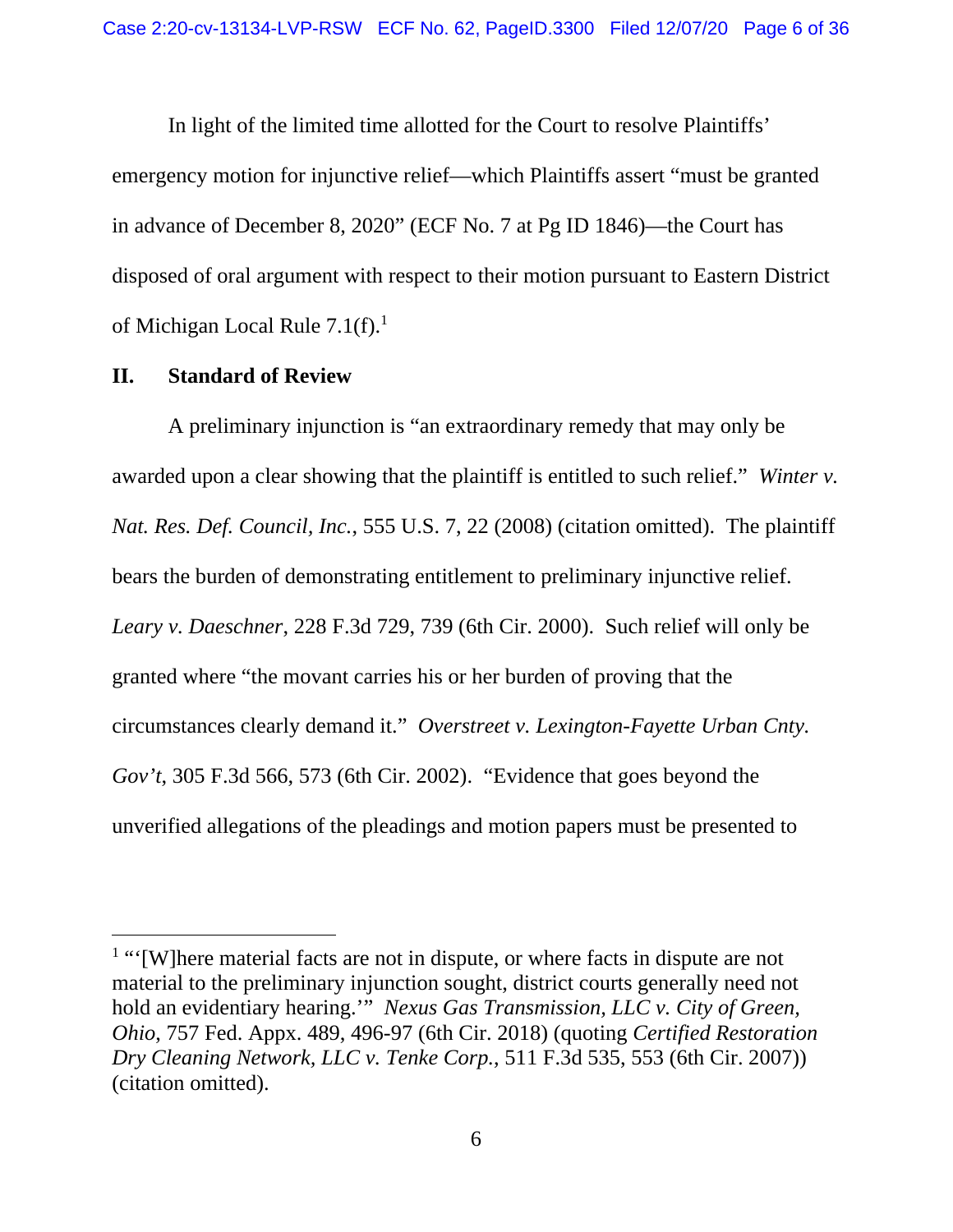support or oppose a motion for a preliminary injunction." 11A Mary Kay Kane, Fed. Prac. & Proc. § 2949 (3d ed.).

Four factors are relevant in deciding whether to grant preliminary injunctive relief: "'(1) whether the movant has a strong likelihood of success on the merits; (2) whether the movant would suffer irreparable injury absent the injunction; (3) whether the injunction would cause substantial harm to others; and (4) whether the public interest would be served by the issuance of an injunction.'" *Daunt v. Benson*, 956 F.3d 396, 406 (6th Cir. 2020) (quoting *Bays v. City of Fairborn*, 668 F.3d 814, 818-19 (6th Cir. 2012)). "At the preliminary injunction stage, 'a plaintiff must show more than a mere possibility of success,' but need not 'prove his case in full.'" *Ne. Ohio Coal. for Homeless v. Husted*, 696 F.3d 580, 591 (6th Cir. 2012) (quoting *Certified Restoration Dry Cleaning Network, LLC v. Tenke Corp.*, 511 F.3d 535, 543 (6th Cir. 2007)). Yet, "the proof required for the plaintiff to obtain a preliminary injunction is much more stringent than the proof required to survive a summary judgment motion …." *Leary*, 228 F.3d at 739.

## **III. Discussion**

 The Court begins by discussing those questions that go to matters of subject matter jurisdiction or which counsel against reaching the merits of Plaintiffs' claims. While the Court finds that any of these issues, alone, indicate that Plaintiffs' motion should be denied, it addresses each to be thorough.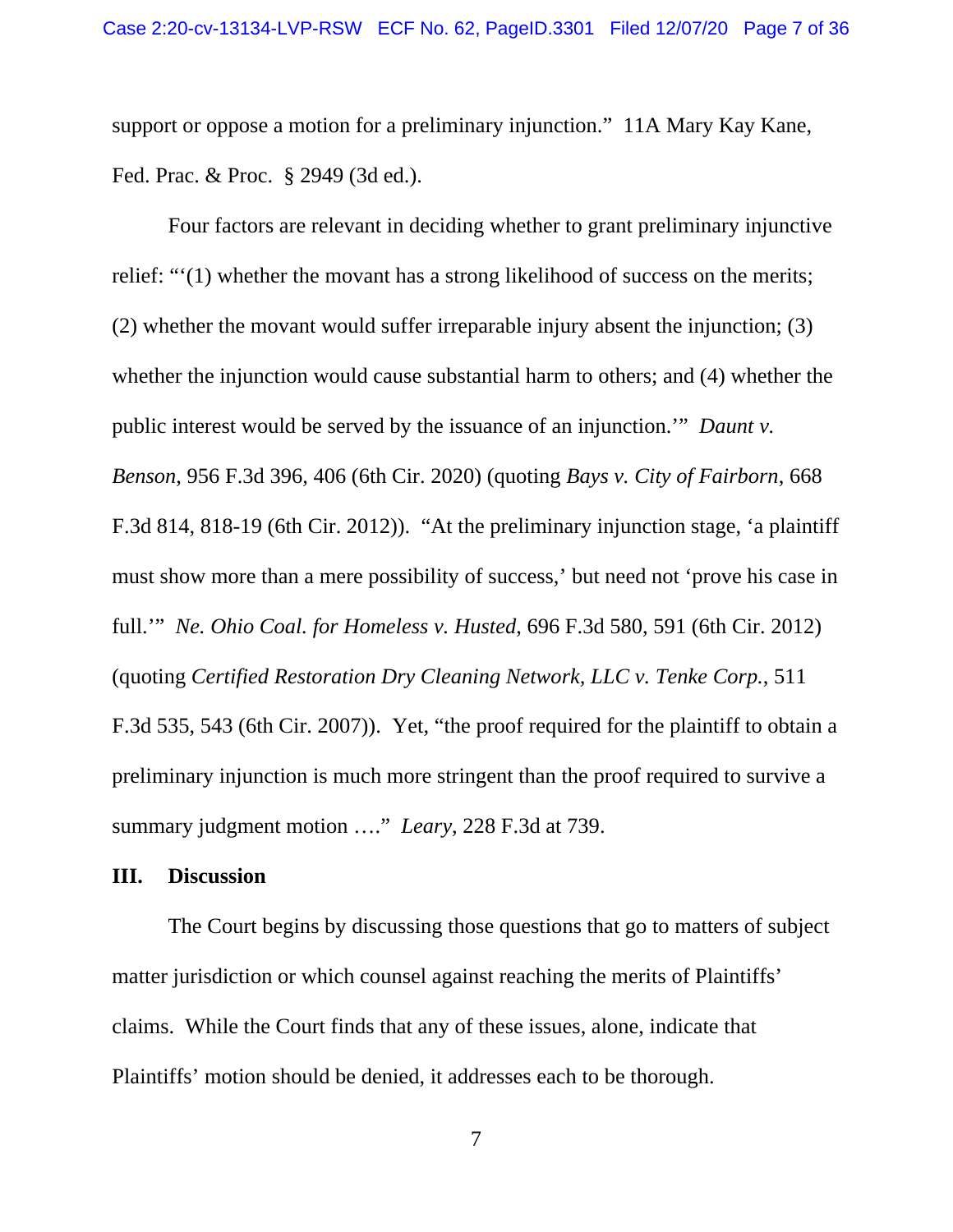# **A. Eleventh Amendment Immunity**

The Eleventh Amendment to the United States Constitution provides:

The judicial power of the United States shall not be construed to extend to any suit in law or equity, commenced or prosecuted against one of the United States by Citizens of another State, or by Citizens or Subjects of any Foreign State.

U.S. Const. amend. XI. This immunity extends to suits brought by citizens against their own states. *See, e.g., Ladd v. Marchbanks*, 971 F.3d 574, 578 (6th Cir. 2020) (citing *Hans v. Louisiana*, 134 U.S. 1, 18-19 (1890)). It also extends to suits against state agencies or departments, *Pennhurst State Sch. & Hosp. v. Halderman*, 465 U.S. 89, 100 (1984) (citations omitted), and "suit[s] against state officials when 'the state is the real, substantial party in interest[,]'" *id.* at 101 (quoting *Ford Motor Co. v. Dep't of Treasury*, 323 U.S. 459, 464 (1945)).

 A suit against a State, a state agency or its department, or a state official is in fact a suit against the State and is barred "regardless of the nature of the relief sought." *Pennhurst State Sch. & Hosp.*, 465 U.S. at 100-02 (citations omitted). "'The general rule is that a suit is against the sovereign if the judgment sought would expend itself on the public treasury or domain, or interfere with the public administration, or if the effect of the judgment would be to restrain the Government from acting, or to compel it to act.'" *Id*. at 101 n.11 (quoting *Dugan v. Rank*, 372 U.S. 609, 620 (1963)) (internal quotation marks omitted).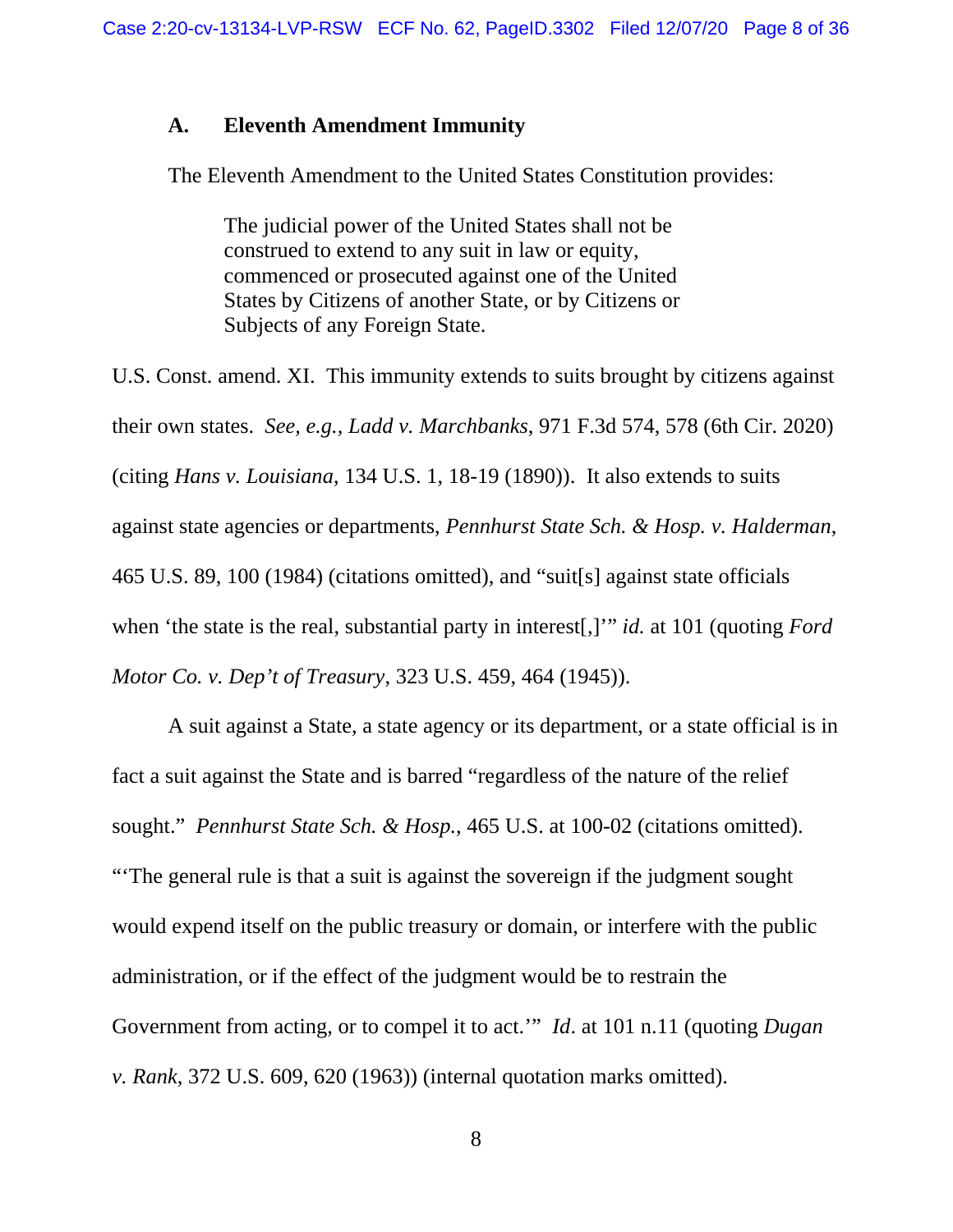Eleventh Amendment immunity is subject to three exceptions: (1) congressional abrogation; (2) waiver by the State; and (3) "a suit against a state official seeking prospective injunctive relief to end a continuing violation of federal law." *See Carten v. Kent State Univ.*, 282 F.3d 391, 398 (6th Cir. 2002) (citations omitted). Congress did not abrogate the States' sovereign immunity when it enacted 42 U.S.C. § 1983. *Will v. Mich. Dep't of State Police*, 491 U.S. 58, 66 (1989). "The State of Michigan has not consented to being sued in civil rights actions in the federal courts." *Johnson v. Unknown Dellatifa*, 357 F.3d 539, 545 (6th Cir. 2004) (citing *Abick v. Michigan*, 803 F.2d 874, 877 (6th Cir. 1986)). The Eleventh Amendment therefore bars Plaintiffs' claims against the Michigan Board of State Canvassers. *See McLeod v. Kelly*, 7 N.W.2d 240, 242 (Mich. 1942) ("The board of State canvassers is a State agency …"); *see also Deleeuw v. State Bd. of Canvassers*, 688 N.W.2d 847, 850 (Mich. Ct. App. 2004). Plaintiffs' claims are barred against Governor Whitmer and Secretary Benson unless the third exception applies.

The third exception arises from the Supreme Court's decision in *Ex parte Young*, 209 U.S. 123 (1908). But as the Supreme Court has advised:

> To interpret *Young* to permit a federal-court action to proceed in every case where prospective declaratory and injunctive relief is sought against an officer, named in his individual capacity, would be to adhere to an empty formalism and to undermine the principle … that Eleventh Amendment immunity represents a real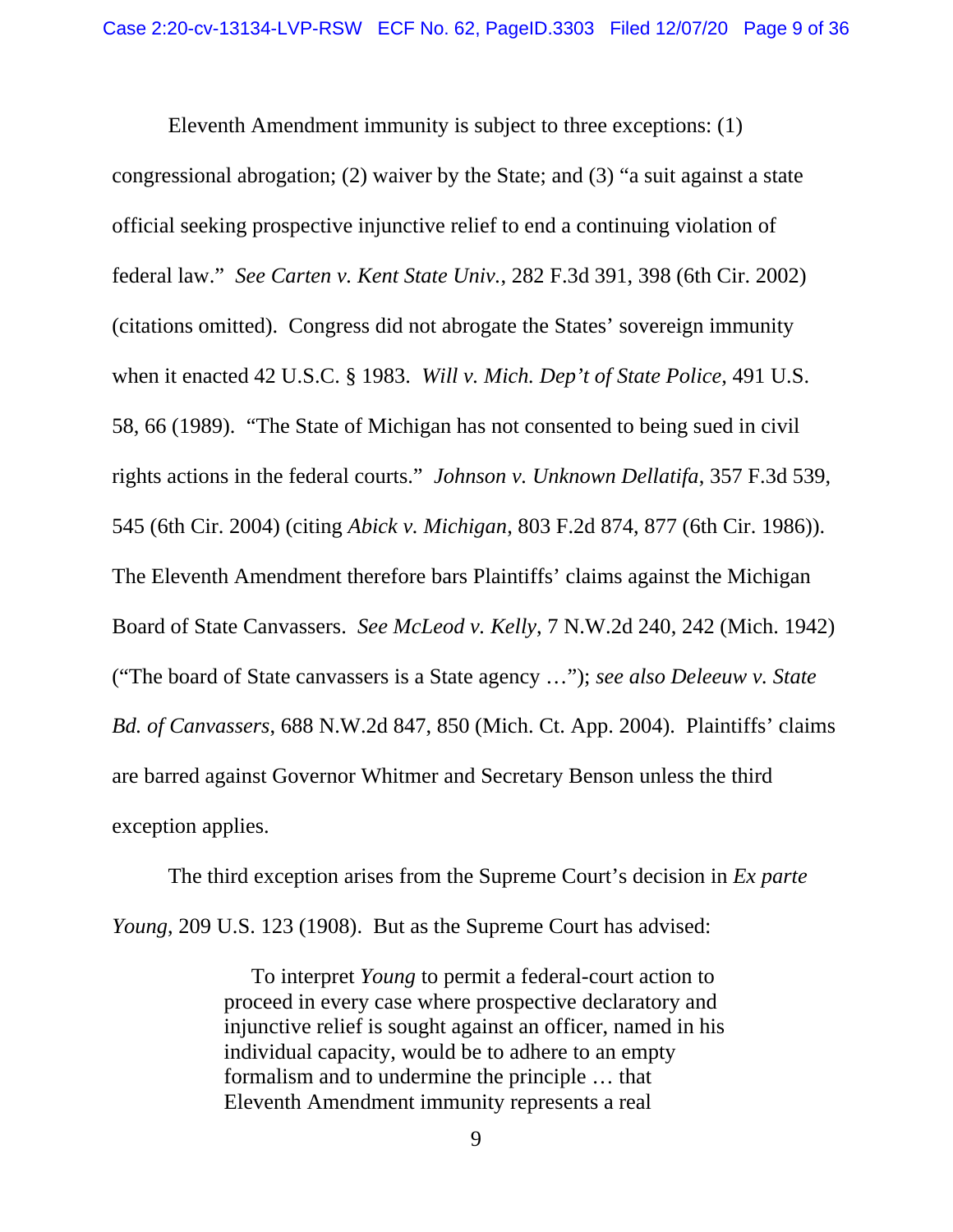limitation on a federal court's federal-question jurisdiction. The real interests served by the Eleventh Amendment are not to be sacrificed to elementary mechanics of captions and pleading. Application of the *Young* exception must reflect a proper understanding of its role in our federal system and respect for state courts instead of a reflexive reliance on an obvious fiction.

*Idaho v. Coeur d'Alene Tribe of Idaho*, 521 U.S. 261, 270 (1997). Further, "the

theory of *Young* has not been provided an expansive interpretation." *Pennhurst State Sch. & Hosp.*, 465 U.S. at 102. "'In determining whether the doctrine of *Ex parte Young* avoids an Eleventh Amendment bar to suit, a court need only conduct a straightforward inquiry into whether [the] complaint alleges an ongoing violation of federal law and seeks relief properly characterized as prospective.'" *Verizon Md., Inc. v. Pub. Serv. Comm'n*, 535 U.S. 635, 645 (2002) (quoting *Coeur d'Alene Tribe of Idaho*, 521 U.S. 296 (O'Connor, J., concurring)).

*Ex parte Young* does not apply, however, to *state law* claims against state officials, regardless of the relief sought. *Pennhurst State Sch. & Hosp.*, 465 U.S. at 106 ("A federal court's grant of relief against state officials on the basis of state law, whether prospective or retroactive, does not vindicate the supreme authority of federal law. On the contrary, it is difficult to think of a greater intrusion on state sovereignty than when a federal court instructs state officials on how to conform their conduct to state law."); *see also In re Ohio Execution Protocol Litig*., 709 F. App'x 779, 787 (6th Cir. 2017) ("If the plaintiff sues a state official under state law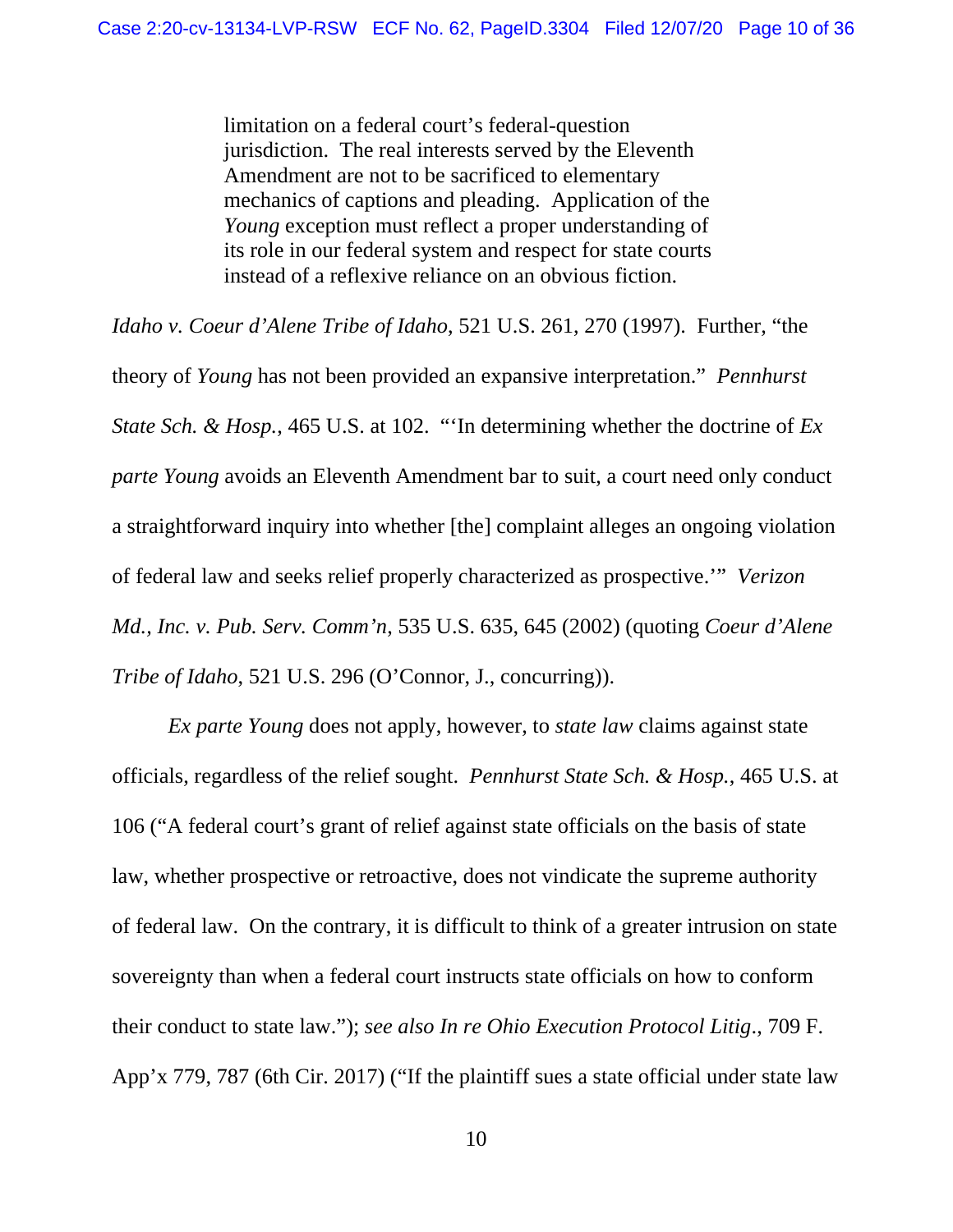in federal court for actions taken within the scope of his authority, sovereign immunity bars the lawsuit regardless of whether the action seeks monetary or injunctive relief."). Unquestionably, Plaintiffs' state law claims against Defendants are barred by Eleventh Amendment immunity.

The Court then turns its attention to Plaintiffs' § 1983 claims against Defendants. Defendants and Intervenor DNC/MDP contend that these claims are not in fact federal claims as they are premised entirely on alleged violations of *state* law. (ECF No. 31 at Pg ID 2185 ("Here, each count of Plaintiffs' complaint—even Counts I, II, and III, which claim to raise violations of federal law—is predicated on the election being conducted contrary to Michigan law."); ECF No. 36 at Pg ID 2494 ("While some of [Plaintiffs'] allegations concern fantastical conspiracy theories that belong more appropriately in the fact-free outer reaches of the Internet[,] … what Plaintiffs assert at bottom are violations of the Michigan Election Code.") Defendants also argue that even if properly stated as federal causes of action, "it is far from clear whether Plaintiffs' requested injunction is actually prospective in nature, as opposed to retroactive." (ECF No. 31 at Pg ID 2186.)

 The latter argument convinces this Court that *Ex parte Young* does not apply. As set forth earlier, "'[i]n order to fall with the *Ex parte Young* exception, a claim must seek prospective relief to end a continuing violation of federal law.'"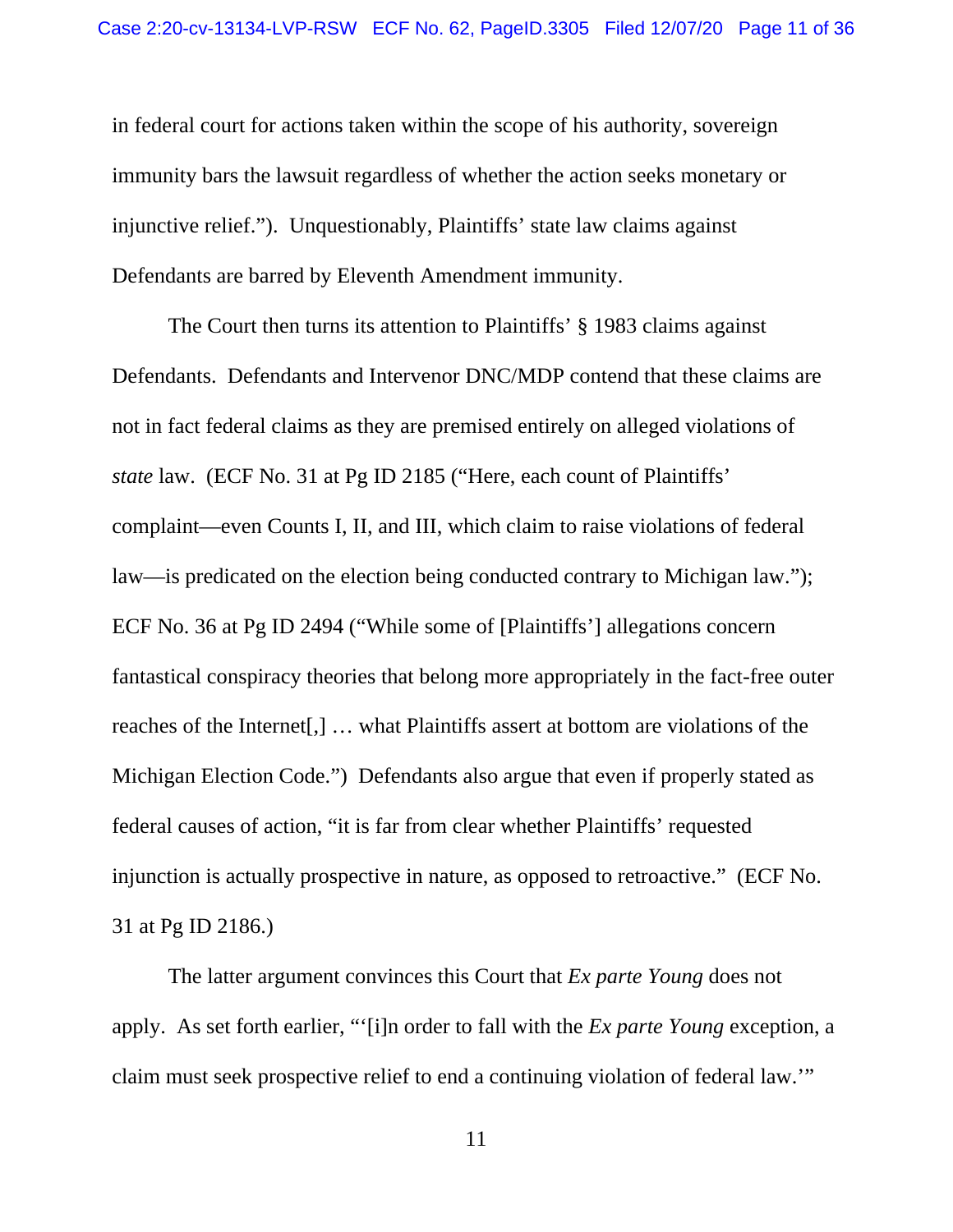*Russell v. Lundergan-Grimes*, 784 F.3d 1037, 1047 (6th Cir. 2015) (quoting *Diaz v. Mich. Dep't of Corr.*, 703 F.3d 956, 964 (6th Cir. 2013)). Unlike *Russell*, which Plaintiffs cite in their reply brief, this is not a case where a plaintiff is seeking to enjoin the continuing enforcement of a statute that is allegedly unconstitutional. *See id*. at 1044, 1047 (plaintiff claimed that Kentucky law creating a 300-foot nopolitical-speech buffer zone around polling location violated his free-speech rights). Instead, Plaintiffs are seeking to undo what has already occurred, as their requested relief reflects.2 (*See* ECF No. 7 at Pg ID 1847; *see also* ECF No. 6 at Pg 955-56.)

Before this lawsuit was filed, the Michigan Board of State Canvassers had already certified the election results and Governor Whitmer had transmitted the State's slate of electors to the United States Archivist. (ECF Nos. 31-4, 31-5.) There is no continuing violation to enjoin. *See Rios v. Blackwell*, 433 F. Supp. 2d 848 (N.D. Ohio Feb. 7, 2006); *see also King Lincoln Bronzeville Neighborhood Ass'n v. Husted*, No. 2:06-cv-00745, 2012 WL 395030, at \*4-5 (S.D. Ohio Feb. 7, 2012); *cf. League of Women Voters of Ohio v. Brunner*, 548 F.3d 463, 475 (6th Cir. 2008) (finding that the plaintiff's claims fell within the *Ex parte Young* doctrine

 $2$  To the extent Plaintiffs ask the Court to certify the results in favor of President Donald J. Trump, such relief is beyond its powers.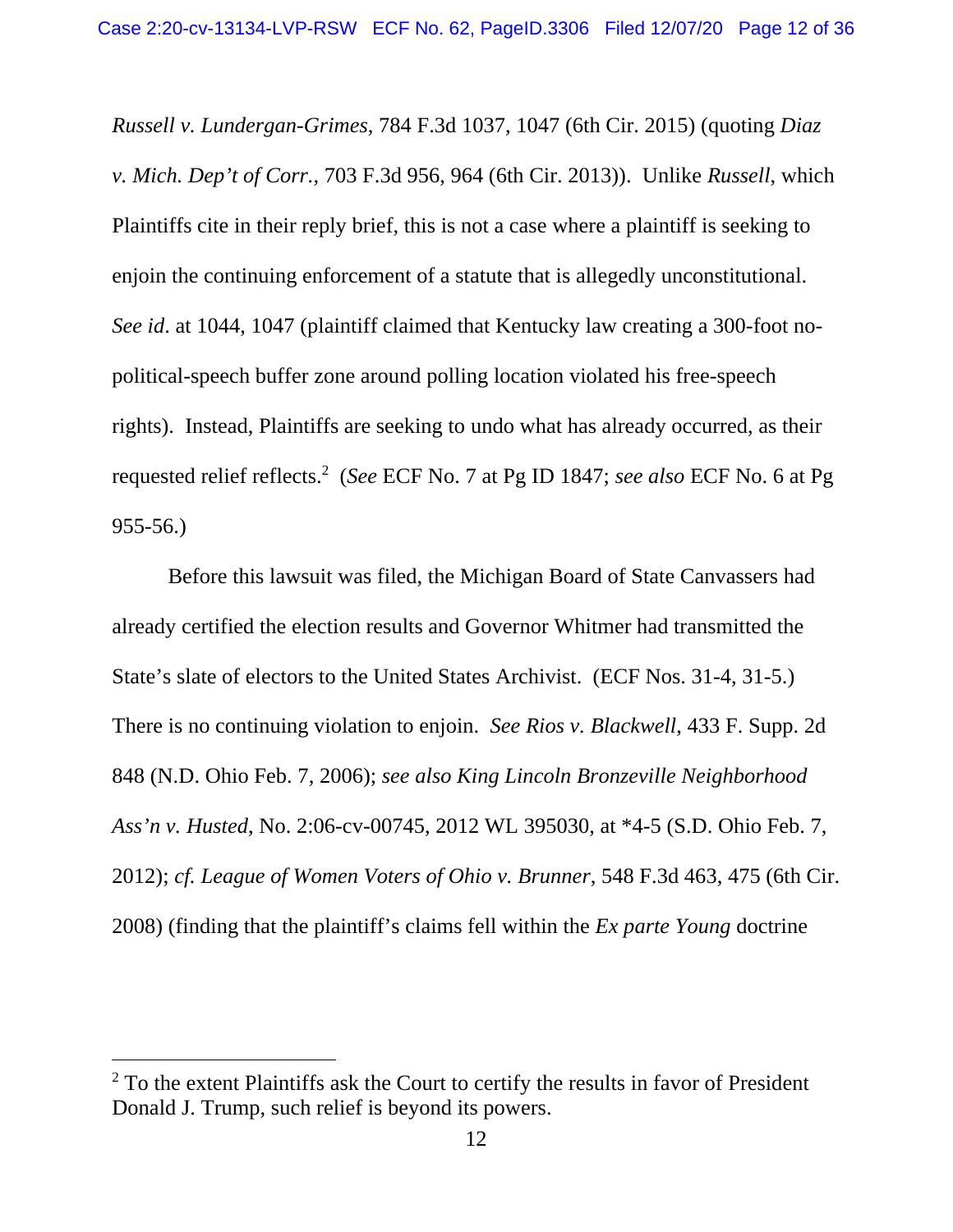where it alleged that the problems that plagued the election "are chronic and will continue absent injunctive relief").

 For these reasons, the Court concludes that the Eleventh Amendment bars Plaintiffs' claims against Defendants.

### **B. Mootness**

This case represents well the phrase: "this ship has sailed." The time has passed to provide most of the relief Plaintiffs request in their Amended Complaint; the remaining relief is beyond the power of any court. For those reasons, this matter is moot.

"'Under Article III of the Constitution, federal courts may adjudicate only actual, ongoing cases or controversies.'" *Kentucky v. U.S. ex rel. Hagel*, 759 F.3d 588, 595 (6th Cir. 2014) (quoting *Lewis v. Cont'l Bank Corp.*, 494 U.S. 472, 477 (1990)). A case may become moot "when the issues presented are no longer live or the parties lack a legally cognizable interest in the outcome." *U.S. Parole Comm'n v. Geraghty*, 445 U.S. 388, 396, 410 (1980) (internal quotation marks and citation omitted). Stated differently, a case is moot where the court lacks "the ability to give meaningful relief[.]" *Sullivan v. Benningfield*, 920 F.3d 401, 410 (6th Cir. 2019). This lawsuit was moot well before it was filed on November 25.

In their prayer for relief, Plaintiffs ask the Court to: (a) order Defendants to decertify the results of the election; (b) enjoin Secretary Benson and Governor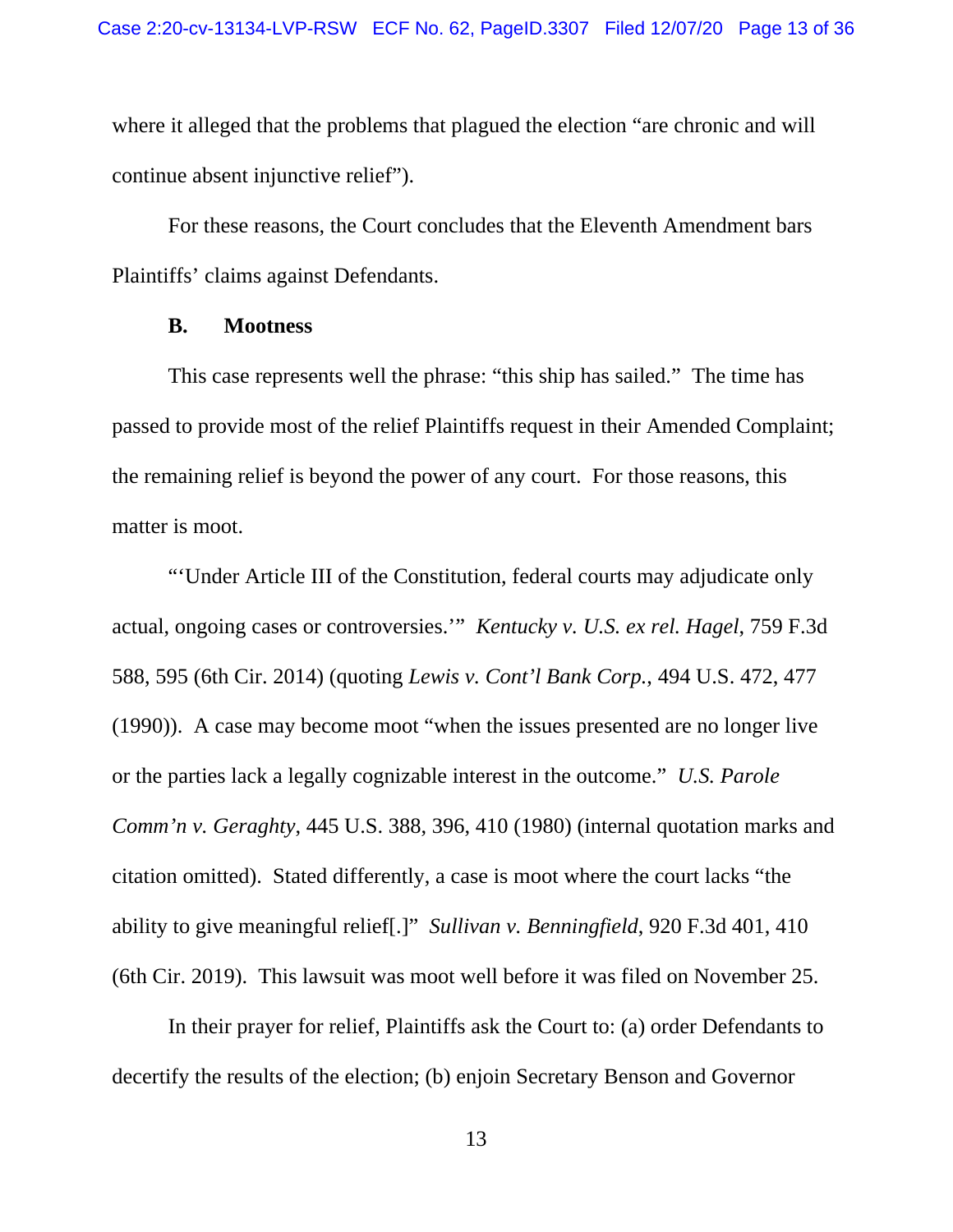Whitmer from transmitting the certified election results to the Electoral College; (c) order Defendants "to transmit certified election results that state that President Donald Trump is the winner of the election"; (d) impound all voting machines and software in Michigan for expert inspection; (e) order that no votes received or tabulated by machines not certified as required by federal and state law be counted; and, (f) enter a declaratory judgment that mail-in and absentee ballot fraud must be remedied with a manual recount or statistically valid sampling.<sup>3</sup> (ECF No. 6 at Pg ID 955-56, ¶ 233.) What relief the Court could grant Plaintiffs is no longer available.

Before this lawsuit was filed, all 83 counties in Michigan had finished canvassing their results for all elections and reported their results for state office races to the Secretary of State and the Michigan Board of State Canvassers in accordance with Michigan law. *See* Mich. Comp. Laws § 168.843. The State Board had certified the results of the 2020 General Election and Governor Whitmer had submitted the slate of Presidential Electors to the Archivists. (ECF

<sup>&</sup>lt;sup>3</sup> Plaintiffs also seek an order requiring the impoundment of all voting machines and software in Michigan for expert inspection and the production of security camera footage from the TCF Center for November 3 and 4. (ECF No. 6 at Pg ID 956, ¶ 233.) This requested relief is not meaningful, however, where the remaining requests are no longer available. In other words, the evidence Plaintiffs seek to gather by inspecting voting machines and software and security camera footage only would be useful if an avenue remained open for them to challenge the election results.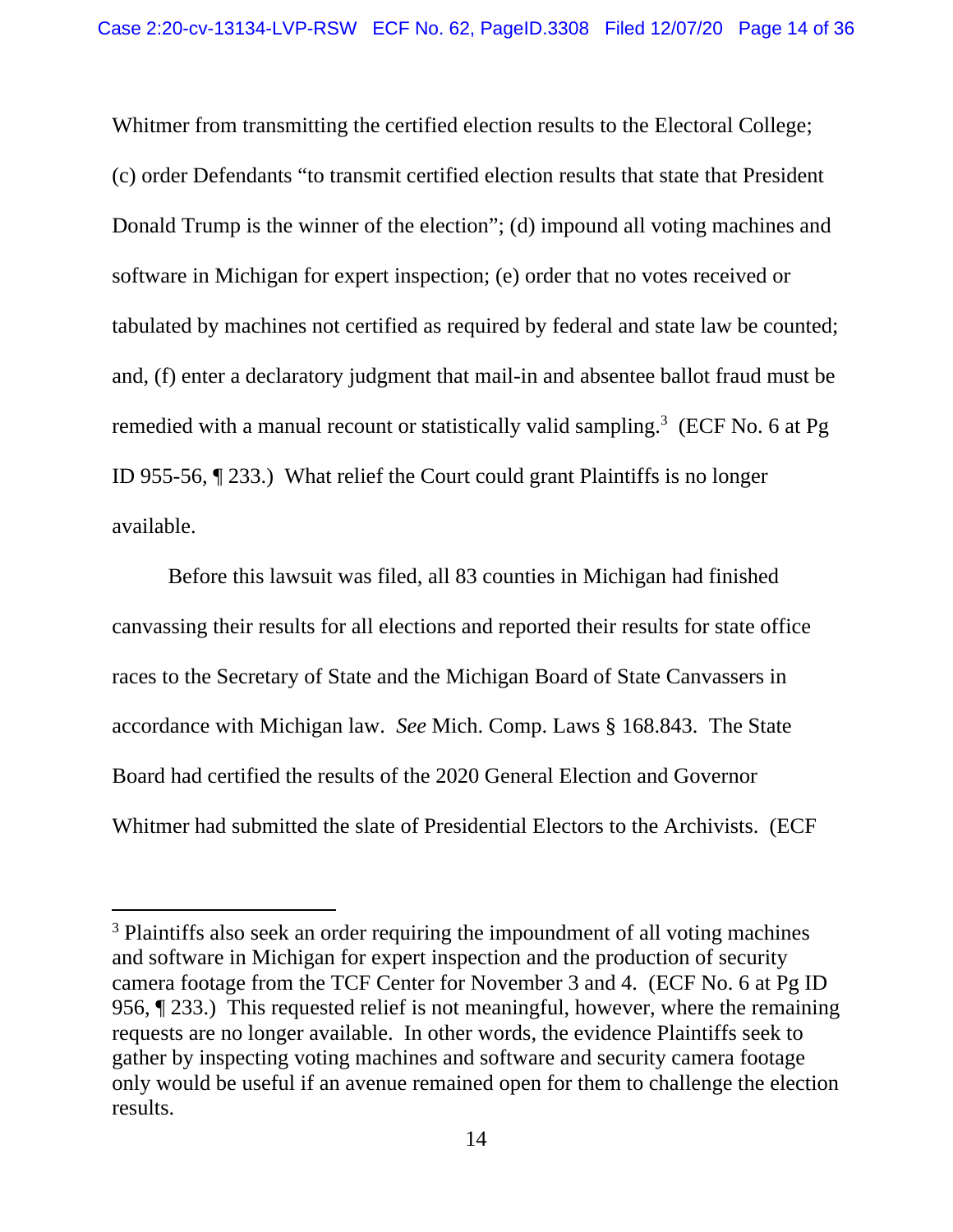No. 31-4 at Pg ID 2257-58; ECF No. 31-5 at Pg ID 2260-63.) The time for requesting a special election based on mechanical errors or malfunctions in voting machines had expired. *See* Mich. Comp. Laws §§ 168.831, 168.832 (petitions for special election based on a defect or mechanical malfunction must be filed "no later than 10 days after the date of the election"). And so had the time for requesting a recount for the office of President. *See* Mich. Comp. Laws § 168.879.

The Michigan Election Code sets forth detailed procedures for challenging an election, including deadlines for doing so. Plaintiffs did not avail themselves of the remedies established by the Michigan legislature. The deadline for them to do so has passed. Any avenue for this Court to provide meaningful relief has been foreclosed. As the Eleventh Circuit Court of Appeals recently observed in one of the many other post-election lawsuits brought to specifically overturn the results of the 2020 presidential election:

> "We cannot turn back the clock and create a world in which" the 2020 election results are not certified. *Fleming v. Gutierrez*, 785 F.3d 442, 445 (10th Cir. 2015). And it is not possible for us to delay certification nor meaningful to order a new recount when the results are already final and certified.

*Wood v. Raffensperger*, -- F.3d -- , 2020 WL 7094866 (11th Cir. Dec. 5, 2020).

And as one Justice of the Supreme Court of Pennsylvania advised in another 2020 post-election lawsuit: "there is no basis in law by which the courts may grant Petitioners' request to ignore the results of an election and recommit the choice to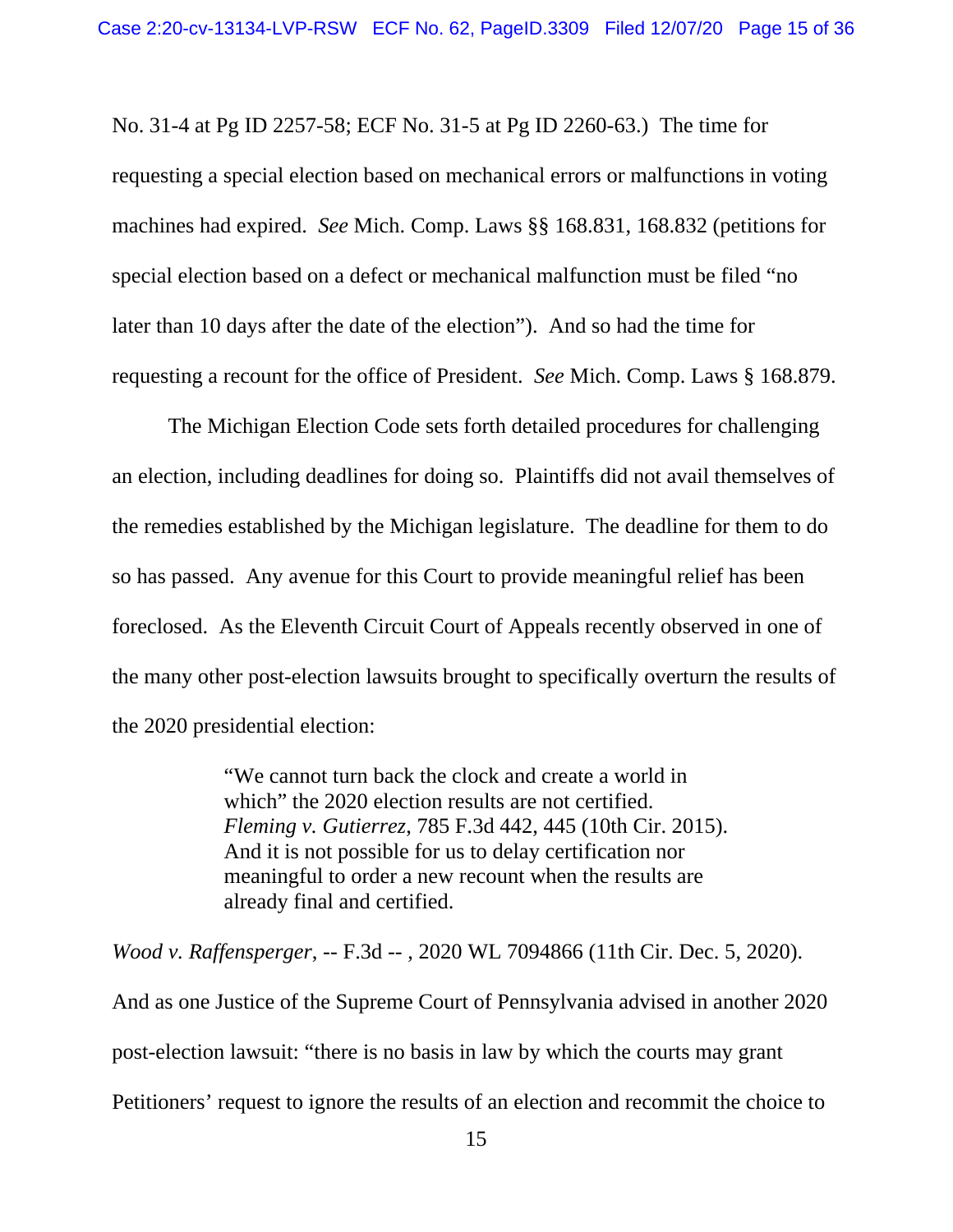the General Assembly to substitute its preferred slate of electors for the one chosen by a majority of Pennsylvania's voters." *Kelly v. Commonwealth*, No. 68 MAP 2020, 2020 WL 7018314, at \*3 (Pa. Nov. 28, 2020) (Wecht, J., concurring); *see also Wood v. Raffensperger*, No. 1:20-cv-04651, 2020 WL 6817513, at \*13 (N.D. Ga. Nov. 20, 2020) (concluding that "interfer[ing] with the result of an election that has already concluded would be unprecedented and harm the public in countless ways").

In short, Plaintiffs' requested relief concerning the 2020 General Election is moot.

### **C. Laches**

Defendants argue that Plaintiffs are unlikely to succeed on the merits because they waited too long to knock on the Court's door. (ECF No. 31 at Pg ID 2175-79; ECF No. 39 at Pg ID 2844.) The Court agrees.

The doctrine of laches is rooted in the principle that "equity aids the vigilant, not those who slumber on their rights." *Lucking v. Schram*, 117 F.2d 160, 162 (6th Cir. 1941); *see also United States v. Clintwood Elkhorn Min. Co*., 553 U.S. 1, 9 (2008) ("A constitutional claim can become time-barred just as any other claim can."). An action may be barred by the doctrine of laches if: (1) the plaintiff delayed unreasonably in asserting his rights and (2) the defendant is prejudiced by this delay. *Brown-Graves Co. v. Central States, Se. and Sw. Areas Pension Fund*,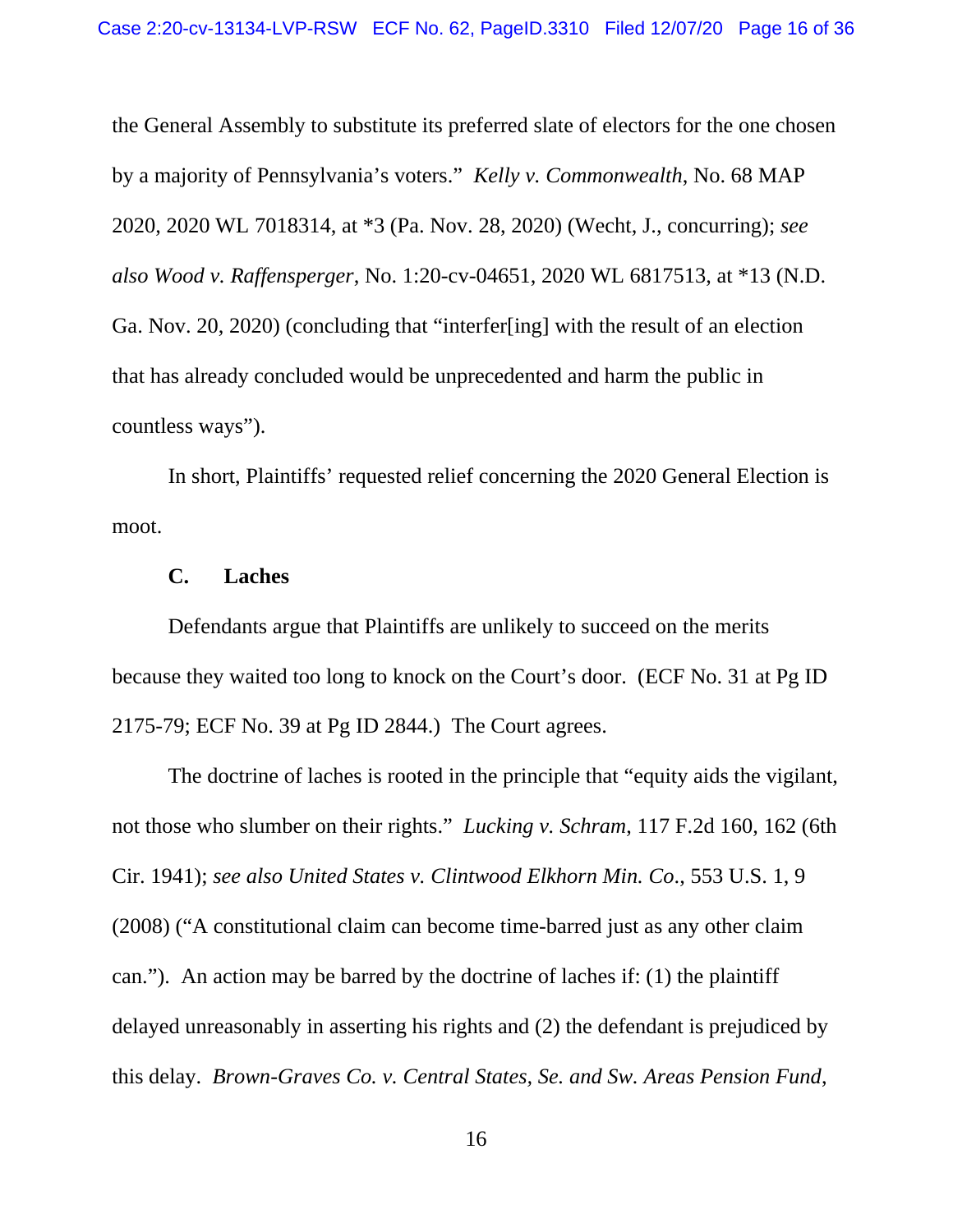206 F.3d 680, 684 (6th Cir. 2000); *Ottawa Tribe of Oklahoma v. Logan*, 577 F.3d 634, 639 n.6 (6th Cir. 2009) ("Laches arises from an extended failure to exercise a right to the detriment of another party."). Courts apply laches in election cases. *Detroit Unity Fund v. Whitmer*, 819 F. App'x 421, 422 (6th Cir. 2020) (holding that the district court did not err in finding plaintiff's claims regarding deadline for local ballot initiatives "barred by laches, considering the unreasonable delay on the part of [p]laintiffs and the consequent prejudice to [d]efendants"). *Cf. Benisek v. Lamone*, 138 S. Ct. 1942, 1944 (2018) ("[A] party requesting a preliminary injunction must generally show reasonable diligence. That is as true in election law cases as elsewhere.").

First, Plaintiffs showed no diligence in asserting the claims at bar. They filed the instant action on November 25—more than 21 days after the 2020 General Election—and served it on Defendants some five days later on December 1. (ECF Nos. 1, 21.) If Plaintiffs had legitimate claims regarding whether the treatment of election challengers complied with state law, they could have brought their claims well in advance of or on Election Day—but they did not. Michigan's 83 Boards of County Canvassers finished canvassing by no later than November 17 and, on November 23, both the Michigan Board of State Canvassers and Governor Whitmer certified the election results. Mich. Comp. Laws §§ 168.822, 168.842.0. If Plaintiffs had legitimate claims regarding the manner by which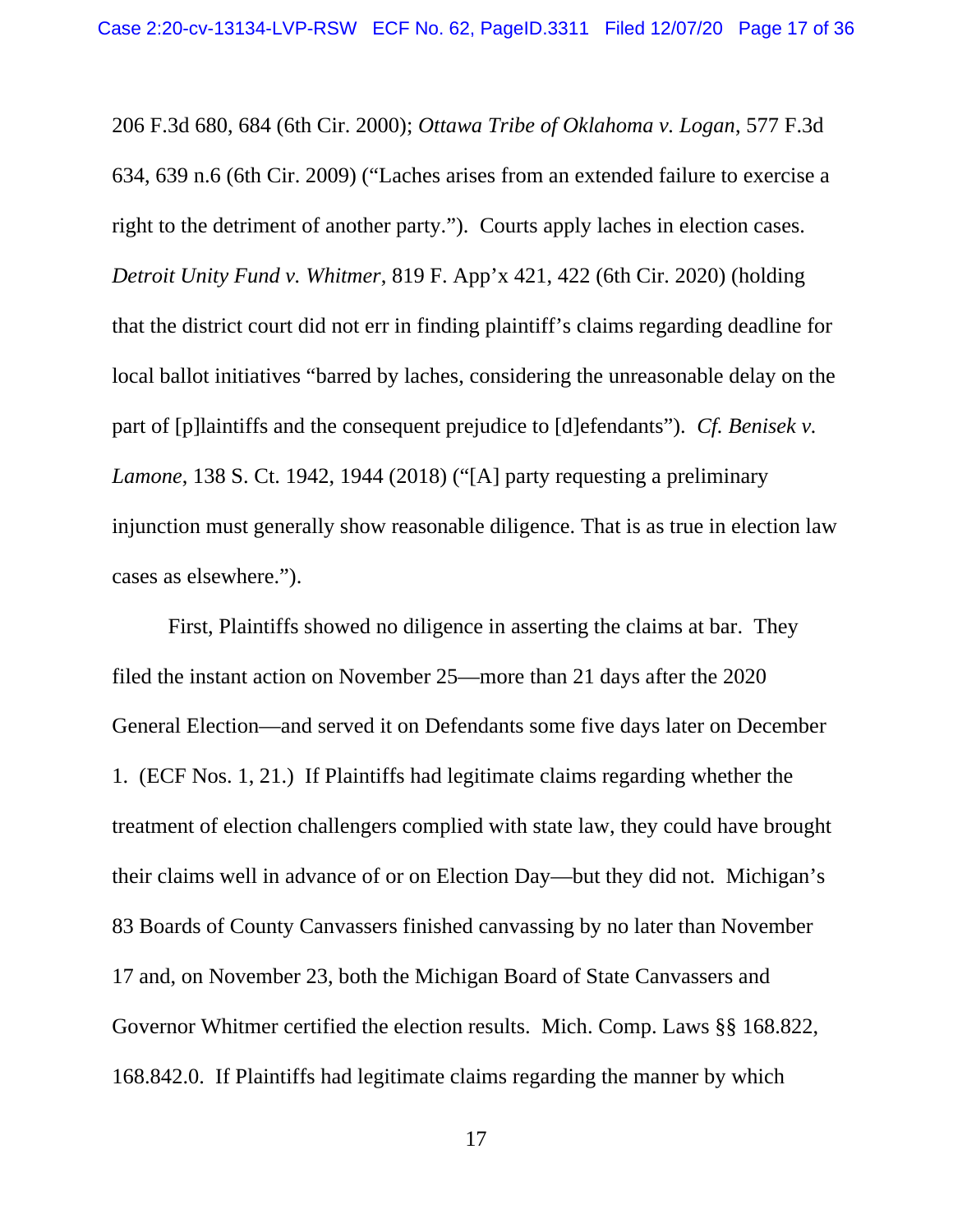ballots were processed and tabulated on or after Election Day, they could have brought the instant action on Election Day or during the weeks of canvassing that followed—yet they did not. Plaintiffs base the claims related to election machines and software on "expert and fact witness" reports discussing "glitches" and other alleged vulnerabilities that occurred as far back as 2010. (*See e.g.,* ECF No. 6 at Pg ID 927-933, ¶¶ 157(C)-(E), (G), 158, 160, 167.) If Plaintiffs had legitimate concerns about the election machines and software, they could have filed this lawsuit well before the 2020 General Election—yet they sat back and did nothing.

Plaintiffs proffer no persuasive explanation as to why they waited so long to file this suit. Plaintiffs concede that they "would have preferred to file sooner, but [] needed some time to gather statements from dozens of fact witnesses, retain and engage expert witnesses, and gather other data supporting their Complaint." (ECF No. 49 at Pg ID 3081.) But according to Plaintiffs themselves, "[m]anipulation of votes was apparent *shortly after the polls closed on November 3, 2020*." (ECF No. 7 at Pg ID 1837 (emphasis added).) Indeed, where there is no reasonable explanation, there can be no true justification. *See Crookston v. Johnson*, 841 F.3d 396, 398 (6th Cir. 2016) (identifying the "first and most essential" reason to issue a stay of an election-related injunction is plaintiff offering "no reasonable explanation for waiting so long to file this action"). Defendants satisfy the first element of their laches defense.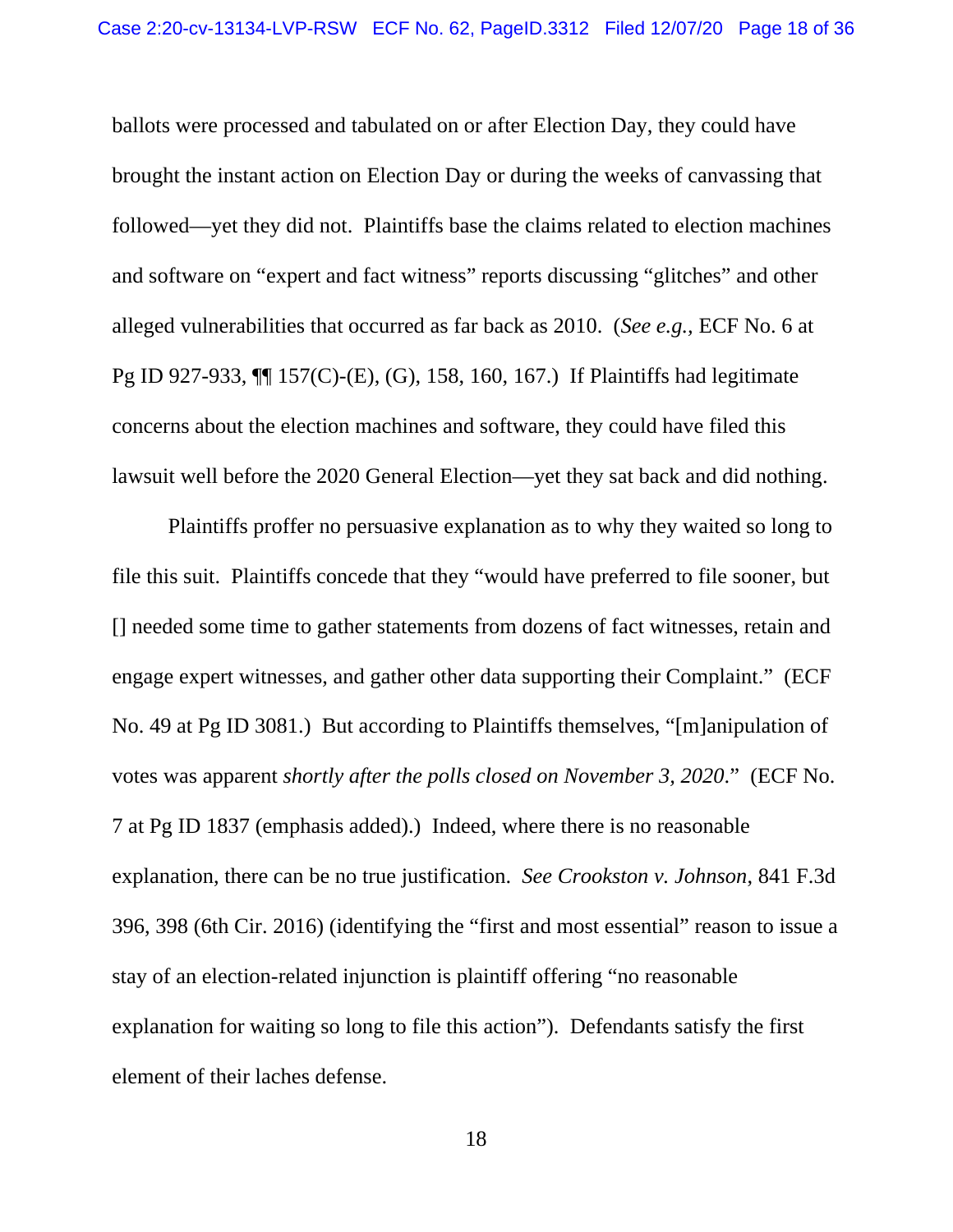Second, Plaintiffs' delay prejudices Defendants. *See Kay v. Austin*, 621 F.2d 809, 813 (6th Cir. 1980) ("As time passes, the state's interest in proceeding with the election increases in importance as resources are committed and irrevocable decisions are made, and the candidate's claim to be a serious candidate who has received a serious injury becomes less credible by his having slept on his rights.") This is especially so considering that Plaintiffs' claims for relief are not merely last-minute—they are after the fact. While Plaintiffs delayed, the ballots were cast; the votes were counted; and the results were certified. The rationale for interposing the doctrine of laches is now at its peak. *See McDonald v. Cnty. of San Diego*, 124 F. App'x 588 (9th Cir. 2005) (citing *Soules v. Kauaians for Nukolii Campaign Comm.*, 849 F.2d 1176, 1180 (9th Cir. 1988)); *Soules*, 849 F.2d at 1180 (quoting *Hendon v. N.C. State Bd. Of Elections*, 710 F.2d 177, 182 (4th Cir. 1983)) (applying doctrine of laches in post-election lawsuit because doing otherwise would, "permit, if not encourage, parties who could raise a claim to lay by and gamble upon receiving a favorable decision of the electorate and then, upon losing, seek to undo the ballot results in a court action").

Plaintiffs could have lodged their constitutional challenges much sooner than they did, and certainly not three weeks after Election Day and one week after certification of almost three million votes. The Court concludes that Plaintiffs' delay results in their claims being barred by laches.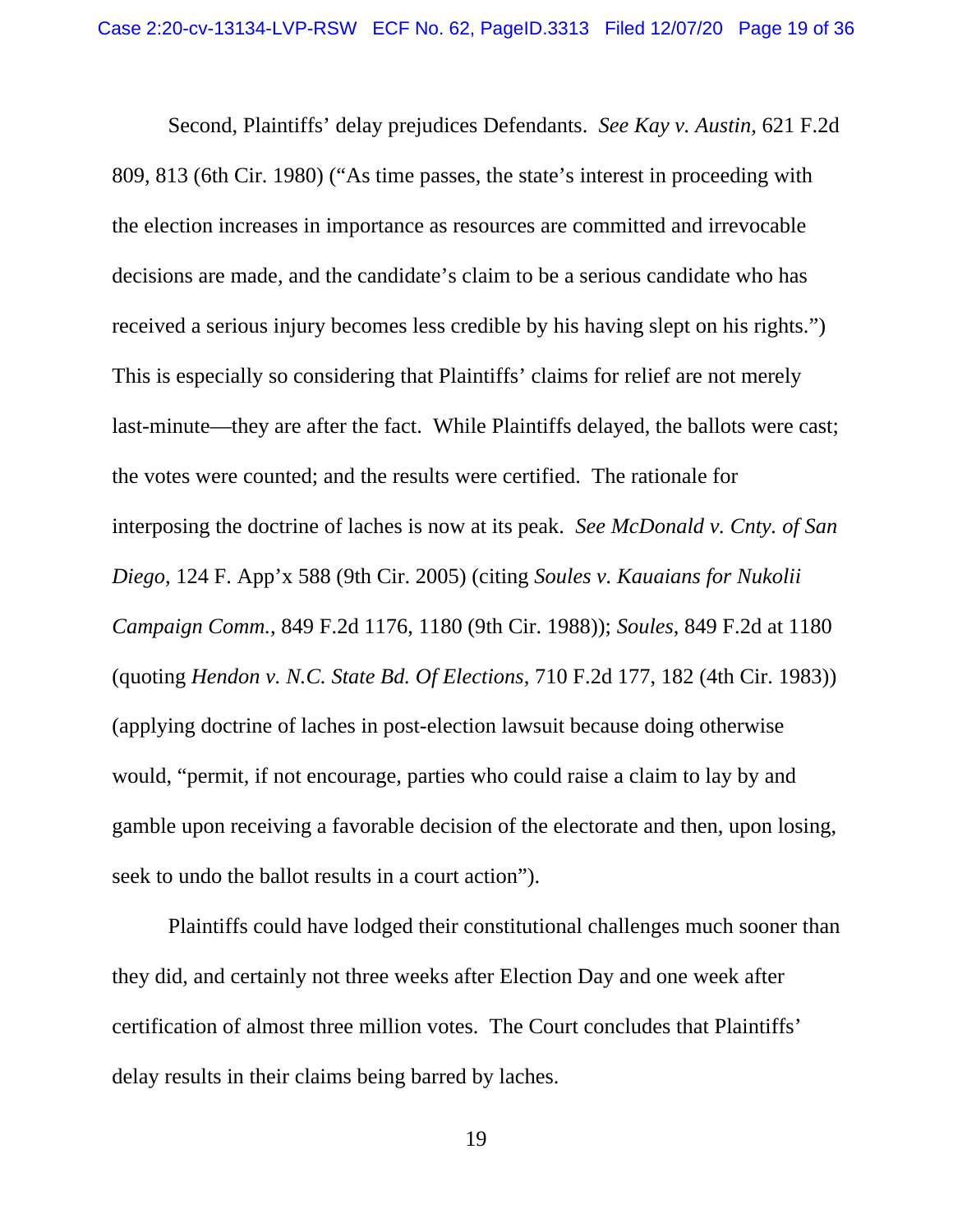### **D. Abstention**

As outlined in several filings, when the present lawsuit was filed on November 25, 2020, there already were multiple lawsuits pending in Michigan state courts raising the same or similar claims alleged in Plaintiffs' Amended Complaint. (*See, e.g.*, ECF No. 31 at Pg ID 2193-98 (summarizing five state court lawsuits challenging President Trump's defeat in Michigan's November 3, 2020 General Election).) Defendants and the City of Detroit urge the Court to abstain from deciding Plaintiffs' claims in deference to those proceedings under various abstention doctrines. (*Id.* at Pg ID 2191-2203; ECF No. 39 at Pg ID 2840-44.) Defendants rely on the abstention doctrine outlined by the Supreme Court in *Colorado River Water Conservation District v. United States*, 424 U.S. 800 (1976). The City of Detroit relies on the abstention doctrines outlined in *Colorado River*, as well as those set forth in *Railroad Commission of Texas v. Pullman Co.*, 312 U.S. 496, 500-01 (1941), and *Burford v. Sun Oil Co.*, 319 U.S. 315 (1943). The City of Detroit maintains that abstention is particularly appropriate when resolving election disputes in light of the autonomy provided to state courts to initially settle such disputes.

The abstention doctrine identified in *Colorado River* permits a federal court to abstain from exercising jurisdiction over a matter in deference to parallel statecourt proceedings. *Colorado River*, 424 U.S. at 813, 817. The exception is found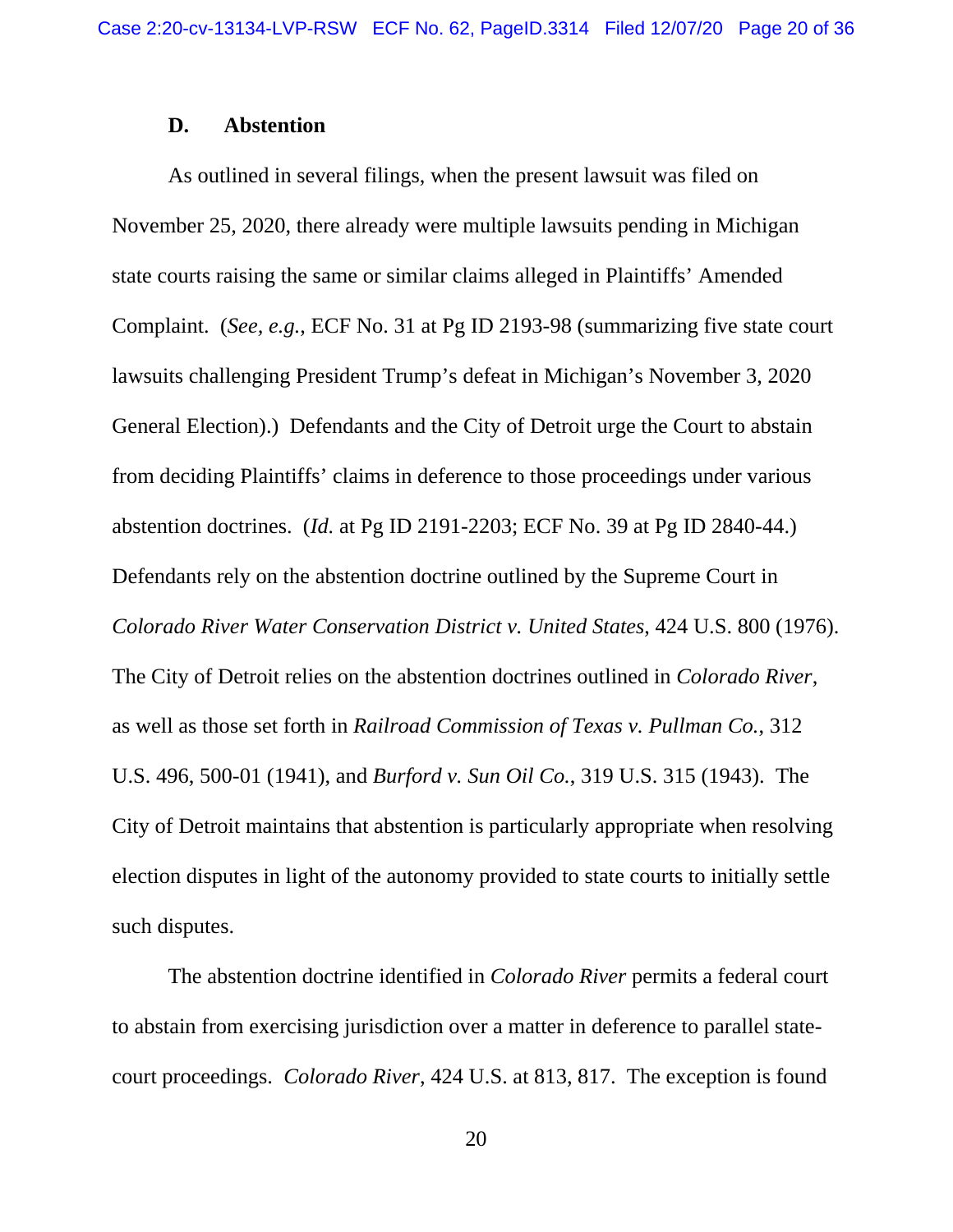warranted "by considerations of 'proper constitutional adjudication,' 'regard for

federal-state relations,' or 'wise judicial administration.'" *Quackenbush v. Allstate* 

*Ins. Co.*, 517 U.S. 706, 716 (1996) (quoting *Colorado River*, 424 U.S. at 817). The

Sixth Circuit has identified two prerequisites for abstention under this doctrine.

*Romine v. Compuserve Corp.*, 160 F.3d 337, 339-40 (6th Cir. 1998).

First, the court must determine that the concurrent state and federal actions are parallel. *Id*. at 339. Second, the court must consider the factors outlined by the Supreme Court in *Colorado River* and subsequent cases:

> (1) whether the state court has assumed jurisdiction over any res or property; (2) whether the federal forum is less convenient to the parties; (3) avoidance of piecemeal litigation; … (4) the order in which jurisdiction was obtained; … (5) whether the source of governing law is state or federal; (6) the adequacy of the state court action to protect the federal plaintiff's rights; (7) the relative progress of the state and federal proceedings; and (8) the presence or absence of concurrent jurisdiction.

*Romine*, 160 F.3d at 340-41 (internal citations omitted). "These factors, however, do not comprise a mechanical checklist. Rather, they require 'a careful balancing of the important factors as they apply in a give[n] case' depending on the particular facts at hand." *Id*. (quoting *Moses H. Cone Mem'l Hosp. v. Mercury Constr. Corp.*, 460 U.S. 1, 16 (1983)).

As summarized in Defendants' response brief and reflected in their exhibits (*see* ECF No. 31 at Pg ID 2193-97; *see also* ECF Nos. 31-7, 31-9, 31-11, 31-12,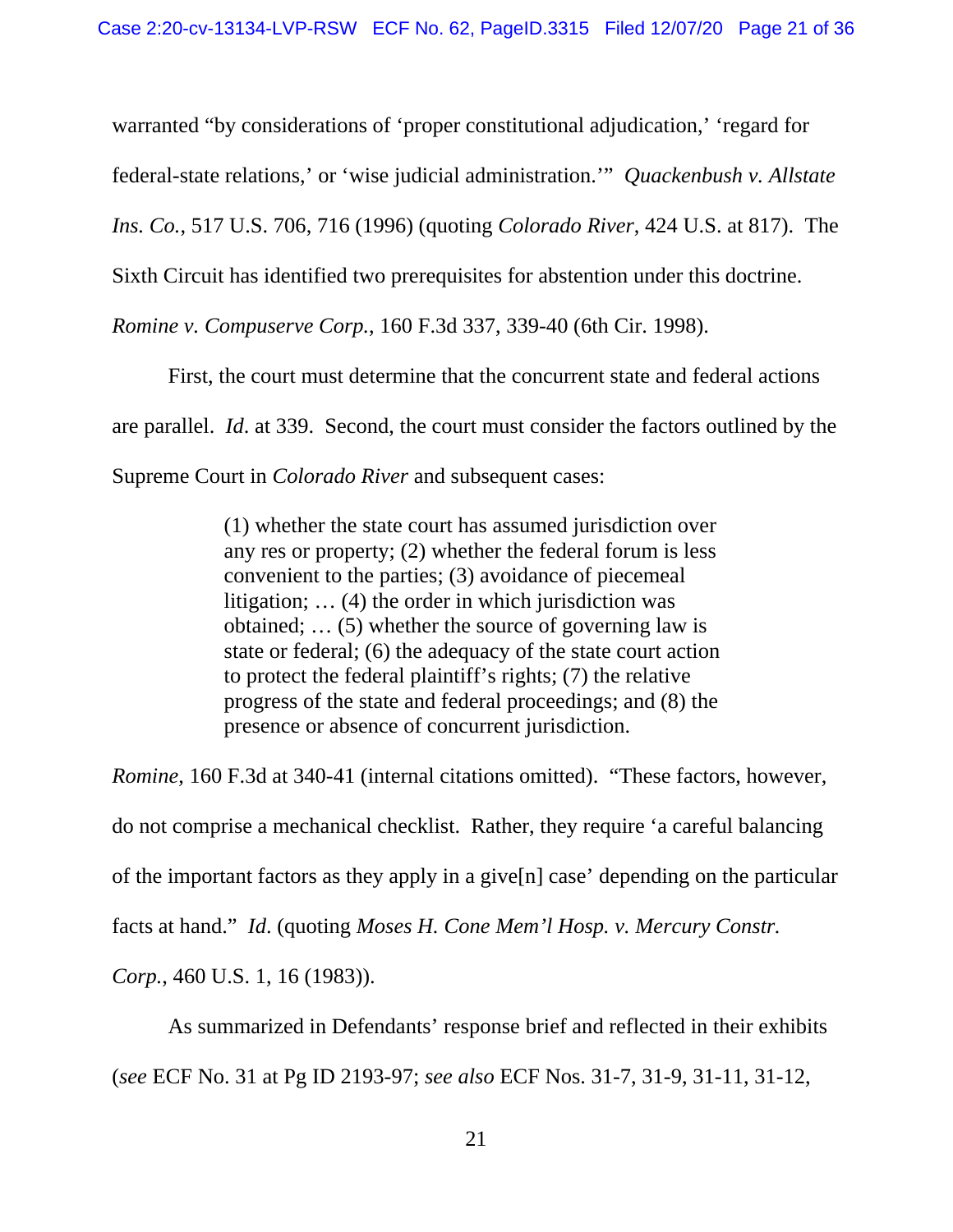31-14), the allegations and claims in the state court proceedings and the pending matter are, at the very least, substantially similar, *Romine*, 160 F.3d at 340 ("Exact parallelism is not required; it is enough if the two proceedings are substantially similar." (internal quotation marks and citation omitted)). A careful balancing of the factors set forth by the Supreme Court counsel in favor of deferring to the concurrent jurisdiction of the state courts.

The first and second factor weigh against abstention. *Id.* (indicating that the weight is against abstention where no property is at issue and neither forum is more or less convenient). While the Supreme Court has stated that "'the presence of federal law issues must always be a major consideration weighing against surrender of federal jurisdiction in deference to state proceedings[,]'" *id*. at 342 (quoting *Moses H. Cone*, 460 U.S. at 26), this "'factor has less significance where the federal courts' jurisdiction to enforce the statutory rights in question is concurrent with that of the state courts.'"4 *Id*. (quoting *Moses H. Cone*, 460 U.S. at 25). Moreover, the Michigan Election Code seems to dominate even Plaintiffs' federal claims. Further, the remaining factors favor abstention.

"Piecemeal litigation occurs when different courts adjudicate the identical issue, thereby duplicating judicial effort and potentially rendering conflicting

<sup>4</sup> State courts have concurrent jurisdiction over § 1983 actions. *Felder v. Casey*, 487 U.S. 131, 139 (1988).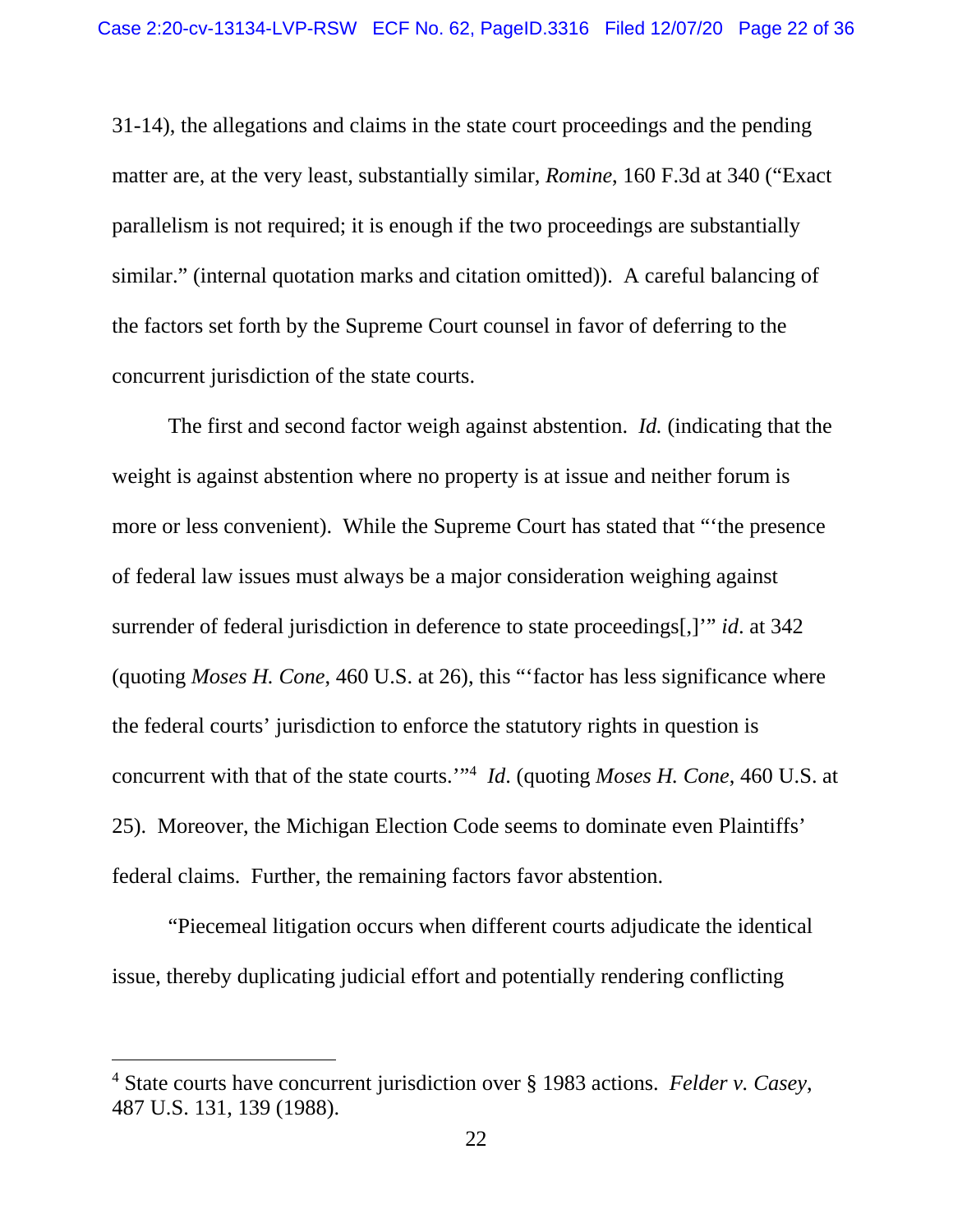results." *Id.* at 341. The parallel proceedings are premised on similar factual allegations and many of the same federal and state claims. The state court proceedings were filed well before the present matter and at least three of those matters are far more advanced than this case. Lastly, as Congress conferred concurrent jurisdiction on state courts to adjudicate § 1983 claims, *Felder v. Casey*, 487 U.S. 131, 139 (1988), "[t]here can be no legitimate contention that the [Michigan] state courts are incapable of safeguarding [the rights protected under this statute]," *Romine*, 160 F.3d at 342.

For these reasons, abstention is appropriate under the *Colorado River*  doctrine. The Court finds it unnecessary to decide whether abstention is appropriate under other doctrines.

## **E. Standing**

Under Article III of the United States Constitution, federal courts can resolve only "cases" and "controversies." U.S. Const. art. III § 2. The case-orcontroversy requirement is satisfied only where a plaintiff has standing to bring suit. *See Spokeo, Inc. v. Robins*, 136 S. Ct. 1540, 1547 (2016), *as revised* (May 24, 2016). Each plaintiff must demonstrate standing for each claim he seeks to press.<sup>5</sup>

<sup>&</sup>lt;sup>5</sup> Plaintiffs assert a due process claim in their Amended Complaint and twice state in their motion for injunctive relief that Defendants violated their due process rights. (*See* ECF No. 7 at Pg ID 1840, 1844.) Plaintiffs do not pair either statement with anything the Court could construe as a developed argument. (*Id*.) The Court finds it unnecessary, therefore, to further discuss the due process claim.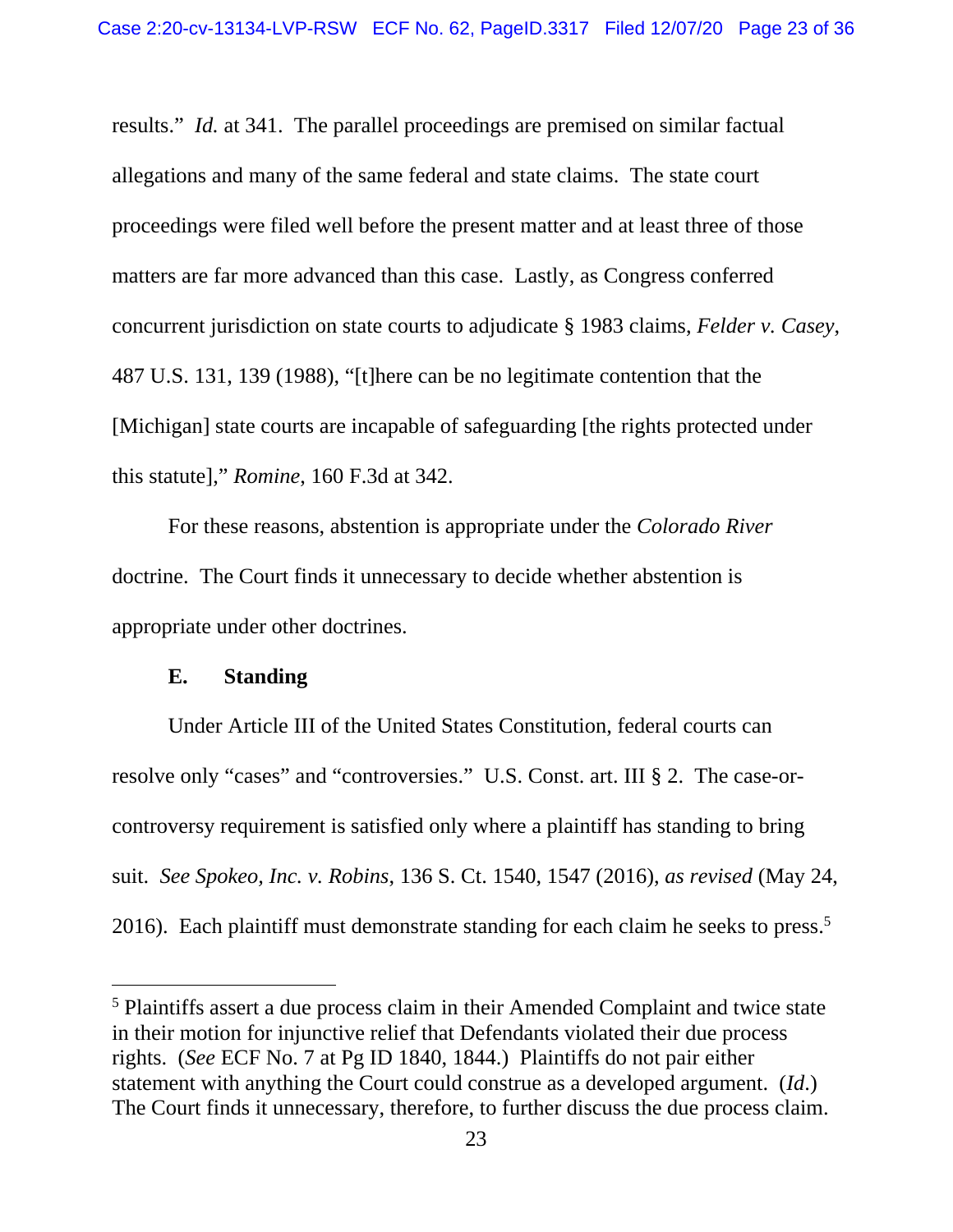*DaimlerChrysler Corp. v. Cuno*, 547 U.S. 332, 352 (2006) (citation omitted) ("[A] plaintiff must demonstrate standing separately for each form of relief sought."). To establish standing, a plaintiff must show that: (1) he has suffered an injury in fact that is "concrete and particularized" and "actual or imminent"; (2) the injury is "fairly . . . trace[able] to the challenged action of the defendant"; and (3) it is "likely, as opposed to merely speculative, that the injury will be redressed by a favorable decision." *Lujan v. Defenders of Wildlife*, 504 U.S. 555, 560-62 (1992) (internal quotation marks and citations omitted).

## **1. Equal Protection Claim**

Plaintiffs allege that Defendants engaged in "several schemes" to, among other things, "destroy," "discard," and "switch" votes for President Trump, thereby "devalu[ing] Republican votes" and "diluting" the influence of their individual votes. (ECF No. 49 at Pg ID 3079.) Plaintiffs contend that "the vote dilution resulting from this systemic and illegal conduct did not affect all Michigan voters equally; it had the intent and effect of inflating the number of votes for Democratic candidates and reducing the number of votes for President Trump and Republican candidates." (ECF No. 49 at Pg ID 3079.) Even assuming that Plaintiffs establish

*McPherson v. Kelsey*, 125 F.3d 989, 995 (6th Cir. 1997) ("Issues adverted to in a perfunctory manner, unaccompanied by some effort at developed argumentation, are deemed waived.").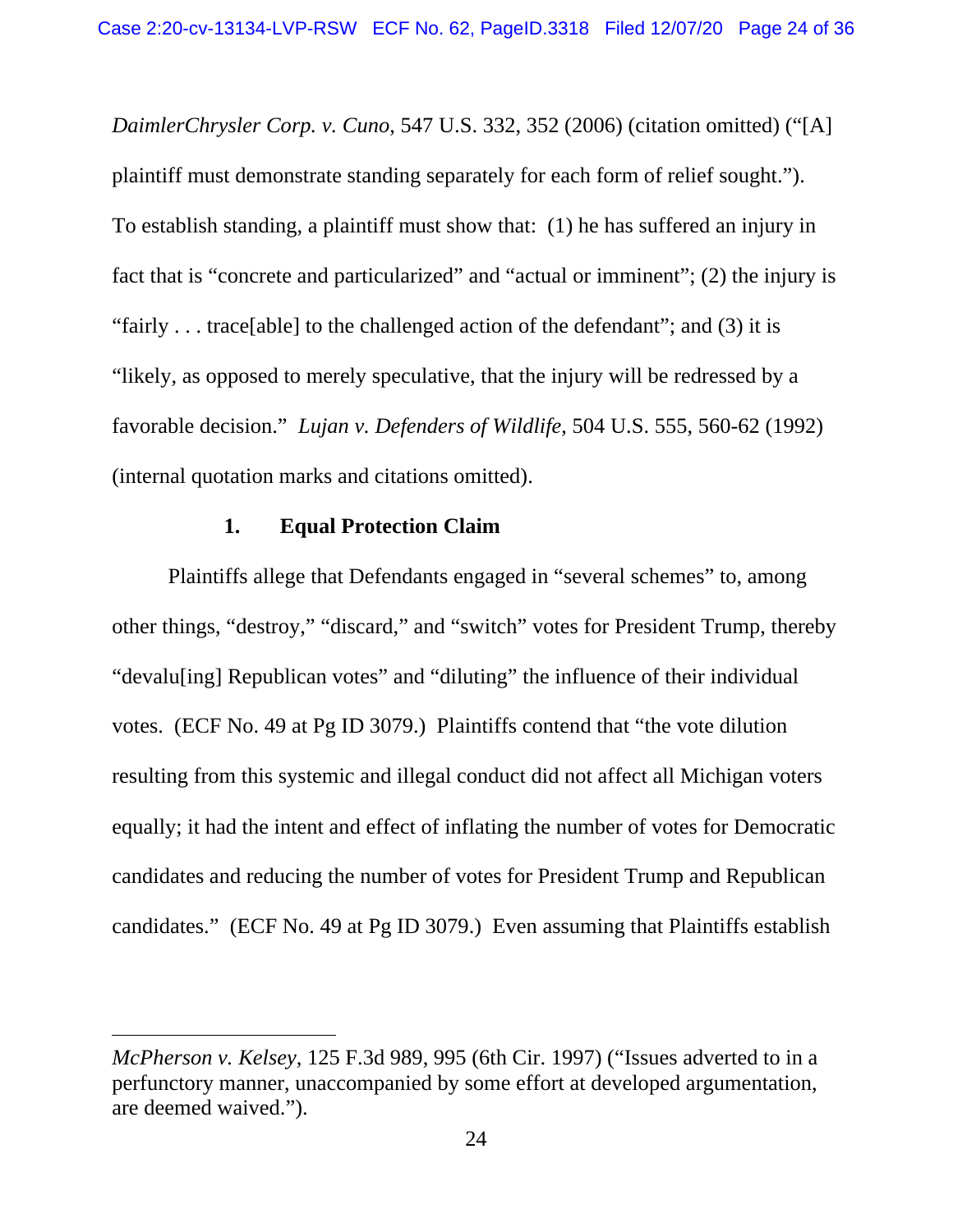injury-in-fact and causation under this theory,<sup>6</sup> their constitutional claim cannot stand because Plaintiffs fall flat when attempting to clear the hurdle of redressability.

Plaintiffs fail to establish that the alleged injury of vote-dilution can be redressed by a favorable decision from this Court. Plaintiffs ask this Court to decertify the results of the 2020 General Election in Michigan. But an order decertifying the votes of approximately 2.8 million people would not reverse the dilution of Plaintiffs' vote. To be sure, standing is not "dispensed in gross: A plaintiff's remedy must be tailored to redress the plaintiff's particular injury." *Gill*, 138 S. Ct. at 1934 (citing *Cuno*, 547 U.S. at 353); *Cuno*, 547 U.S. at 353 ("The remedy must of course be limited to the inadequacy that produced the injury in fact that the plaintiff has established." (quoting *Lewis v. Casey*, 518 U.S. 343, 357 (1996)). Plaintiffs' alleged injury does not entitle them to seek their requested remedy because the harm of having one's vote invalidated or diluted is not remedied by denying millions of others *their* right to vote. Accordingly, Plaintiffs have failed to show that their injury can be redressed by the relief they seek and thus possess no standing to pursue their equal protection claim.

<sup>&</sup>lt;sup>6</sup> To be clear, the Court does not find that Plaintiffs satisfy the first two elements of the standing inquiry.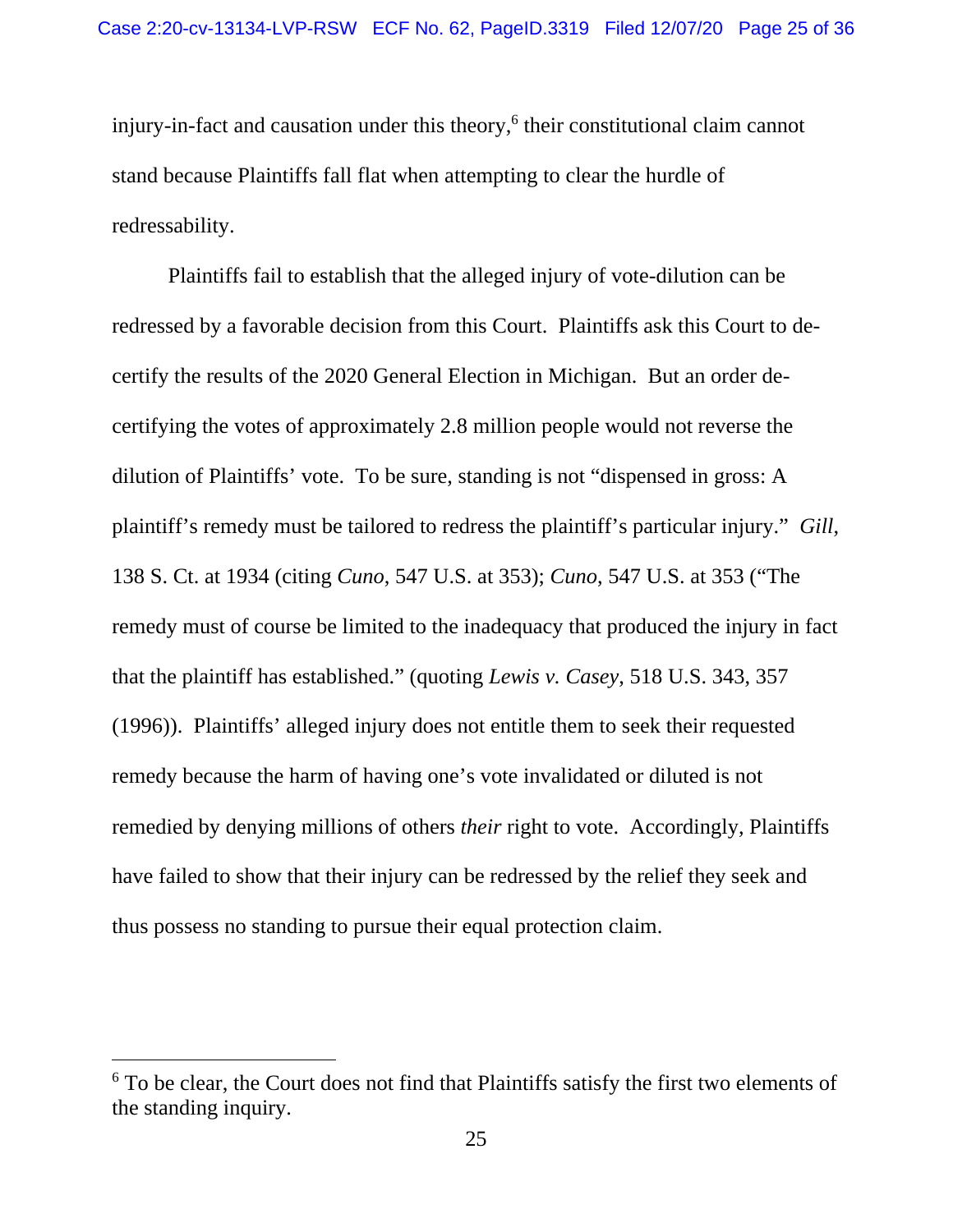### **2. Elections Clause & Electors Clause Claims**

 The provision of the United States Constitution known as the Elections Clause states in part: "The Times, Places and Manner of holding Elections for Senators and Representatives, shall be prescribed in each State by the Legislature thereof[.]" U.S. Const. art. I, § 4, cl. 1. "The Elections Clause effectively gives state governments the 'default' authority to regulate the mechanics of federal elections, *Foster v. Love*, 522 U.S. 67, 69, 118 S. Ct. 464, 139 L.Ed.2d 369 (1997), with Congress retaining 'exclusive control' to 'make or alter' any state's regulations, *Colegrove v. Green*, 328 U.S. 549, 554, 66 S. Ct. 1198, 90 L.Ed. 1432 (1946)." *Bognet*, 2020 WL 6686120, \*1. The "Electors Clause" of the Constitution states: "Each State shall appoint, in such Manner as the Legislature thereof may direct, a Number of Electors …." U.S. Const. art. II, § 1, cl. 2.

 Plaintiffs argue that, as "nominees of the Republican Party to be Presidential Electors on behalf of the State of Michigan, they have standing to allege violations of the Elections Clause and Electors Clause because "a vote for President Trump and Vice-President Pence in Michigan … is a vote for each Republican elector[], and … illegal conduct aimed at harming candidates for President similarly injures Presidential Electors." (ECF No. 7 at Pg ID 1837-38; ECF No. 49 at Pg ID 3076- 78.)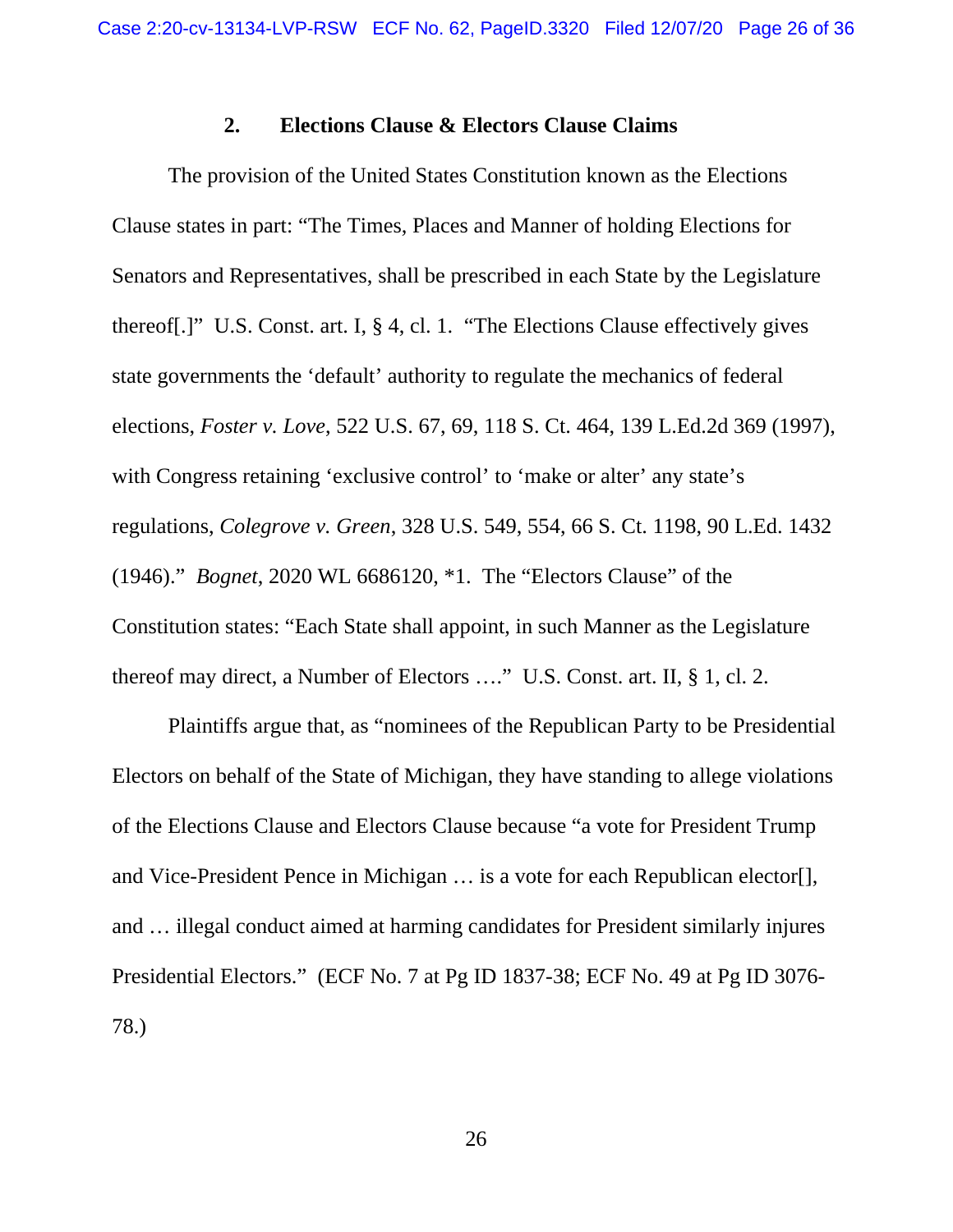But where, as here, the only injury Plaintiffs have alleged is that the Elections Clause has not been followed, the United States Supreme Court has made clear that "[the] injury is precisely the kind of undifferentiated, generalized grievance about the conduct of government that [courts] have refused to countenance."7 *Lance v. Coffman*, 549 U.S. 437, 442 (2007). Because Plaintiffs "assert no particularized stake in the litigation," Plaintiffs fail to establish injuryin-fact and thus standing to bring their Elections Clause and Electors Clause claims. *Id.*; *see also Johnson v. Bredesen*, 356 F. App'x 781, 784 (6th Cir. 2009) (citing *Lance*, 549 U.S. at 441-42) (affirming district court's conclusion that citizens did not allege injury-in-fact to support standing for claim that the state of Tennessee violated constitutional law).

<sup>&</sup>lt;sup>7</sup> Although separate constitutional provisions, the Electors Clause and Elections Clause share "considerable similarity," *Ariz. State Leg. v. Ariz. Indep. Redistricting Comm'n*, 576 U.S. 787, 839, (2015) (Roberts, C.J., dissenting), and Plaintiffs do not at all distinguish the two clauses in their motion for injunctive relief or reply brief (ECF No. 7; ECF No. 49 at Pg ID 3076-78). *See also Bognet v. Sec'y Commonwealth of Pa*., No. 20-3214, 2020 WL 6686120, at \*7 (3d Cir. Nov. 13, 2020) (applying same test for standing under both Elections Clause and Electors Clause); *Wood*, 2020 WL 6817513, at \*1 (same); *Foster*, 522 U.S. at 69 (characterizing Electors Clause as Elections Clauses' "counterpart for the Executive Branch"); *U.S. Term Limits, Inc. v. Thornton*, 514 U.S. 779, 804-05 (1995) (noting that state's "duty" under Elections Clause "parallels the duty" described by Electors Clause).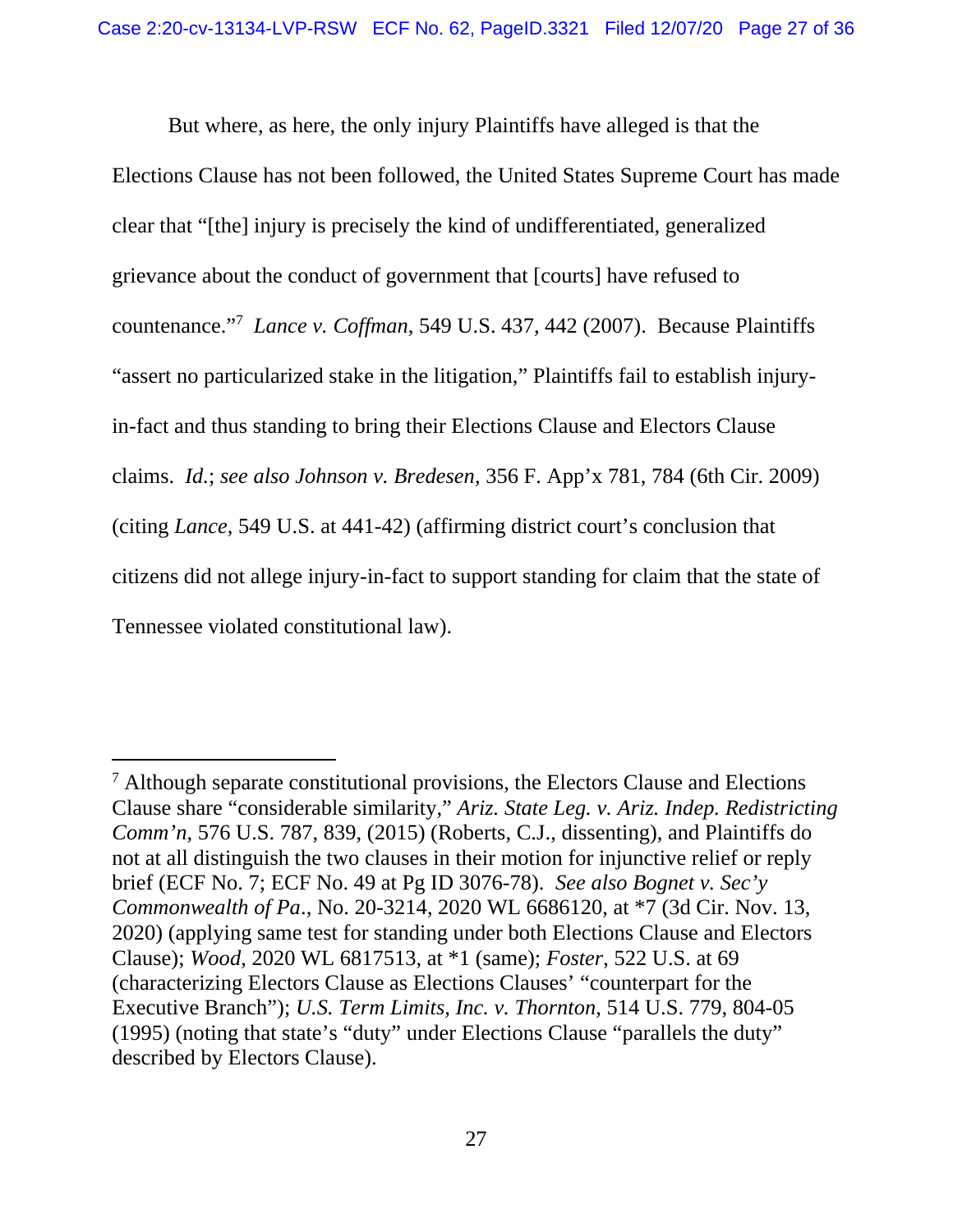This is so because the Elections Clause grants rights to "the Legislature" of "each State." U.S. Const. art. I, § 4, cl. 1. The Supreme Court interprets the words "the Legislature," as used in that clause, to mean the lawmaking bodies of a state. *Ariz. State Legislature*, 135 S.Ct. at 2673. The Elections Clause, therefore, grants rights to state legislatures and to other entities to which a State may delegate lawmaking authority. *See id.* at 2668.Plaintiffs' Elections Clause claims thus belong, if to anyone, Michigan's state legislature. *Bognet v. Secy. Commonwealth of Pa.*, -- F.3d. --, 2020 WL 6686120, \*7 (3d Cir. Nov. 13, 2020). Plaintiffs here are six presidential elector nominees; they are not a part of Michigan's lawmaking bodies nor do they have a relationship to them.

 To support their contention that they have standing, Plaintiffs point to *Carson v. Simon*, 78 F.3d 1051 (8th Cir. 2020), a decision finding that electors had standing to bring challenges under the Electors Clause. (ECF No. 7 at Pg ID 1839 (citing *Carson*, 978 F.3d at 1057).) In that case, which was based on the specific content and contours of Minnesota state law, the Eighth Circuit Court of Appeals concluded that because "the plain text of Minnesota law treats prospective electors as candidates," it too would treat presidential elector nominees as candidates. *Carson*, 78 F.3d at 1057. This Court, however, is as unconvinced about the majority's holding in *Carson* as the dissent:

> I am not convinced the Electors have Article III standing to assert claims under the Electors Clause. Although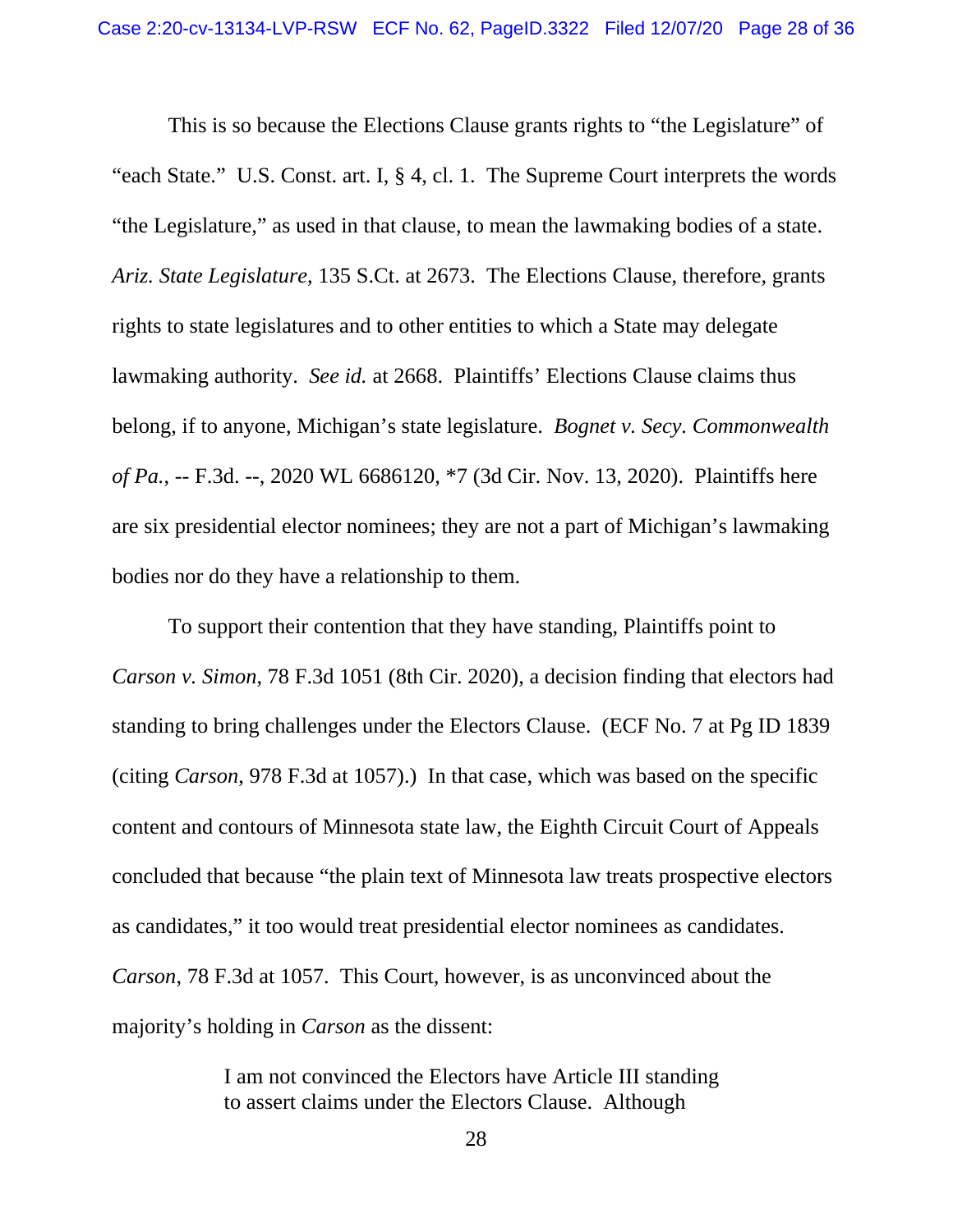Minnesota law at times refers to them as "candidates," *see, e.g*., Minn. Stat. § 204B.03 (2020), the Electors are not candidates for public office as that term is commonly understood. Whether they ultimately assume the office of elector depends entirely on the outcome of the state popular vote for president. *Id*. § 208.04 subdiv. 1 ("[A] vote cast for the party candidates for president and vice president shall be deemed a vote for that party's electors."). They are not presented to and chosen by the voting public for their office, but instead automatically assume that office based on the public's selection of entirely different individuals.

78 F.3d at 1063 (Kelly, J., dissenting).8

Plaintiffs contend that the Michigan Election Code and relevant Minnesota

law are similar. (See ECF No. 49 at Pg ID 3076-78.) Even if the Court were to

<sup>8</sup> In addition, at least one Circuit Court, the Third Circuit Court of Appeals, has distinguished *Carson*'s holding, noting:

> Our conclusion departs from the recent decision of an Eighth Circuit panel which, over a dissent, concluded that candidates for the position of presidential elector had standing under *Bond* to challenge a Minnesota state-court consent decree that effectively extended the receipt deadline for mailed ballots. . . . The *Carson* court appears to have cited language from *Bond* without considering the context—specifically, the Tenth Amendment and the reserved police powers—in which the U.S. Supreme Court employed that language. There is no precedent for expanding *Bond* beyond this context, and the *Carson* court cited none.

*Bognet*, 2020 WL 6686120, at \*8 n.6.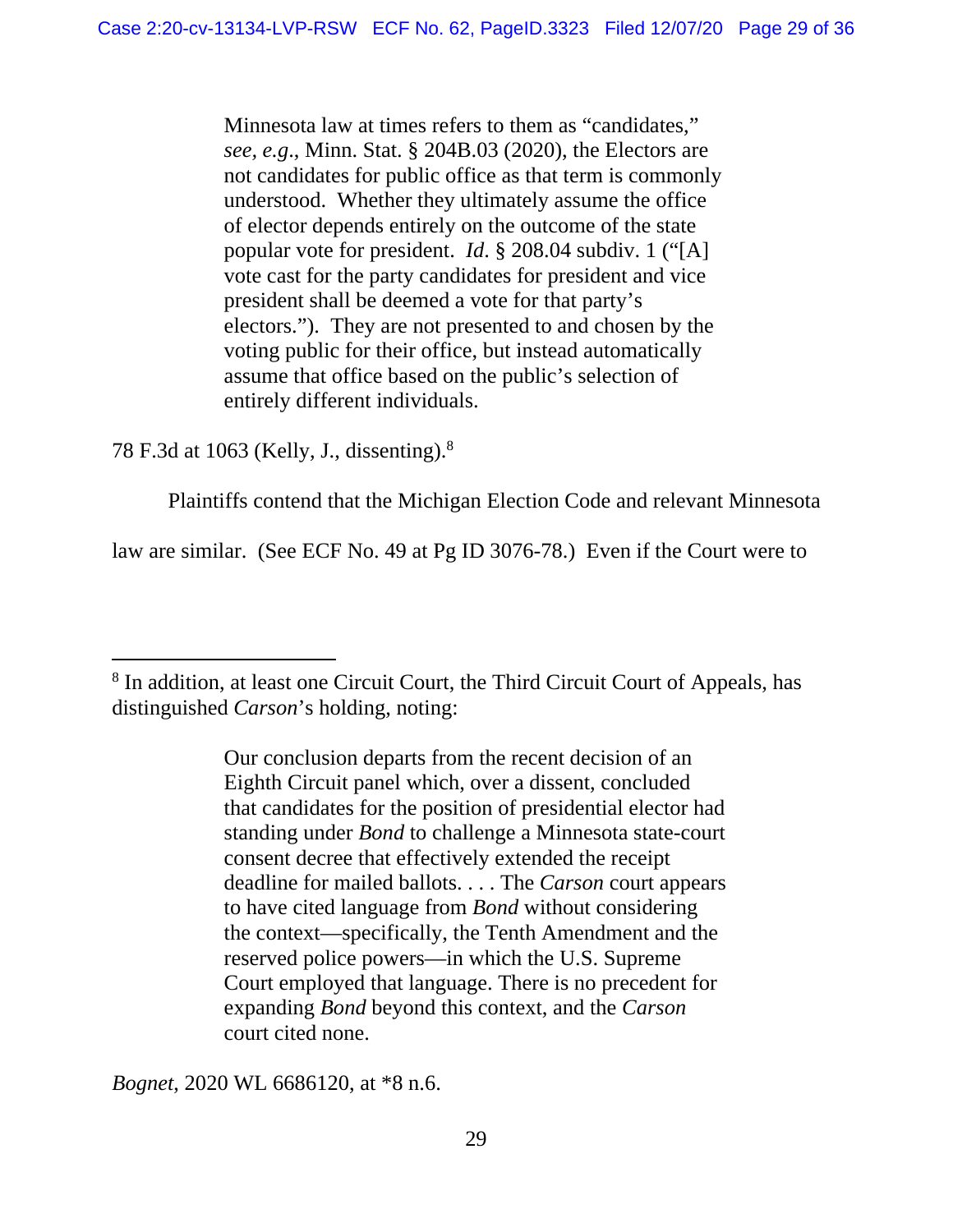agree, it finds that Plaintiffs lack standing to sue under the Elections and Electors Clauses.

# **F. The Merits of the Request for Injunctive Relief**

## **1. Likelihood of Success on the Merits**

The Court may deny Plaintiffs' motion for injunctive relief for the reasons discussed above. Nevertheless, the Court will proceed to analyze the merits of their claims.

## **a. Violation of the Elections & Electors Clauses**

 Plaintiffs allege that Defendants violated the Elections Clause and Electors Clause by deviating from the requirements of the Michigan Election Code. (*See, e.g.,* ECF No. 6 at Pg ID 884-85, ¶¶ 36-40, 177-81, 937-38.) Even assuming Defendants did not follow the Michigan Election Code, Plaintiffs do not explain how or why such violations of state election procedures automatically amount to violations of the clauses. In other words, it appears that Plaintiffs' claims are in fact state law claims disguised as federal claims.

A review of Supreme Court cases interpreting these clauses supports this conclusion. In *Cook v. Gralike*, the Supreme Court struck down a Missouri law that required election officials to print warnings on the ballot next to the name of any congressional candidate who refused to support term limits after concluding that such a statute constituted a "'regulation' of congressional elections," as used in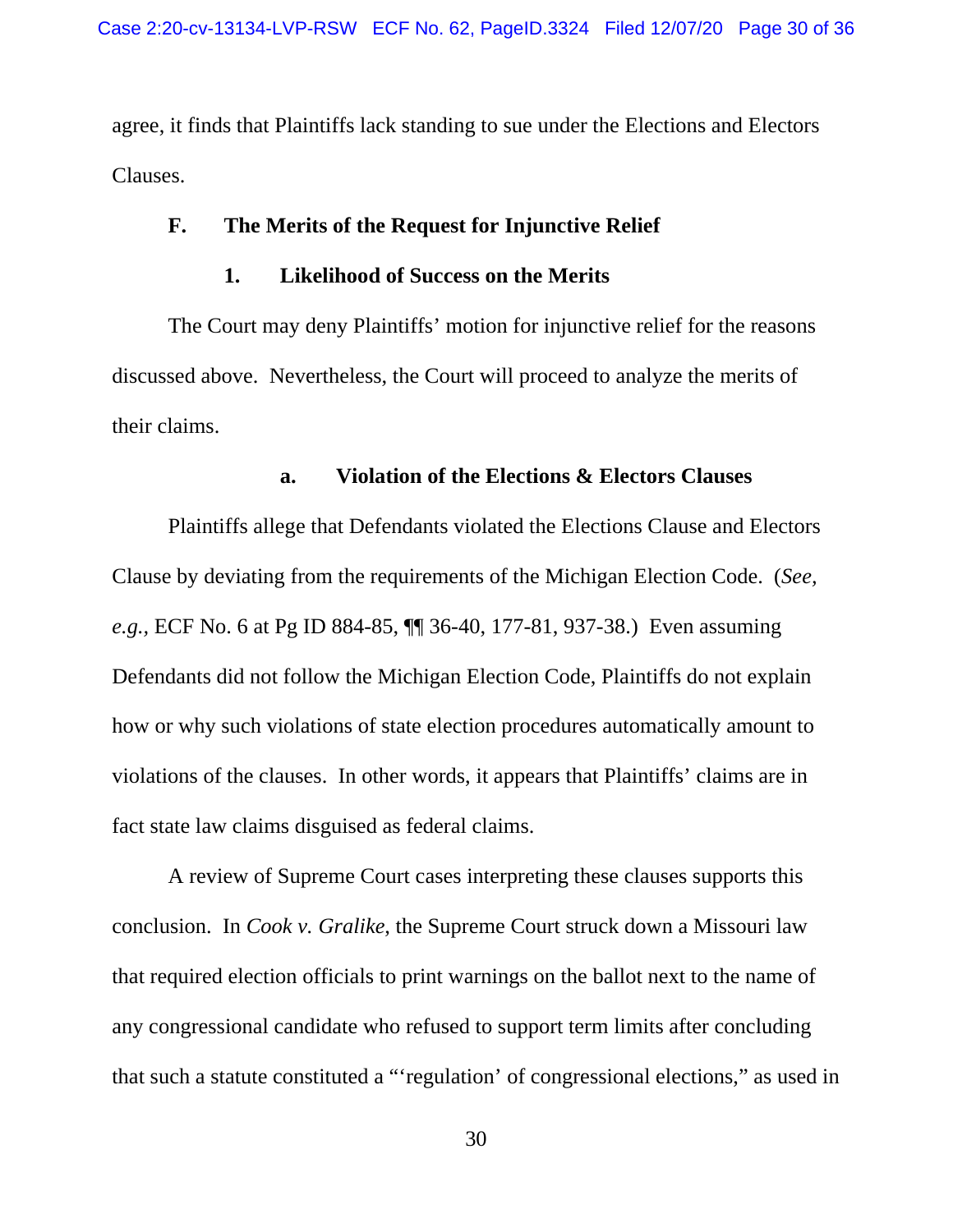the Elections Clause. 531 U.S. 510, 525-26 (2001) (quoting U.S. Const. art. I, § 4, cl. 1). In *Arizona State Legislature v. Arizona Independent Redistricting Commission*, the Supreme Court upheld an Arizona law that transferred redistricting power from the state legislature to an independent commission after concluding that "the Legislature," as used in the Elections Clause, includes any official body with authority to make laws for the state. 576 U.S. 787, 824 (2015). In each of these cases, federal courts measured enacted state election laws against the federal mandates established in the clauses—they did not measure *violations* of enacted state elections law against those federal mandates.

By asking the Court to find that they have made out claims under the clauses due to alleged violations of the Michigan Election Code, Plaintiffs ask the Court to find that any alleged deviation from state election law amounts to a modification of state election law and opens the door to federal review. Plaintiffs cite to no case and this Court found none—supporting such an expansive approach.

# **b. Violation of the Equal Protection Clause**

 Most election laws will "impose some burden upon individual voters." *Burdick v. Takushi*, 504 U.S. 428, 433 (1992). But "[o]ur Constitution leaves no room for classification of people in a way that unnecessarily abridges this right [to vote]." *Reynolds v. Sims*, 377 U.S. 533, 559 (1964) (quoting *Wesberry v. Sanders*, 376 U.S. 1, 17-18 (1964)). Voting rights can be impermissibly burdened "by a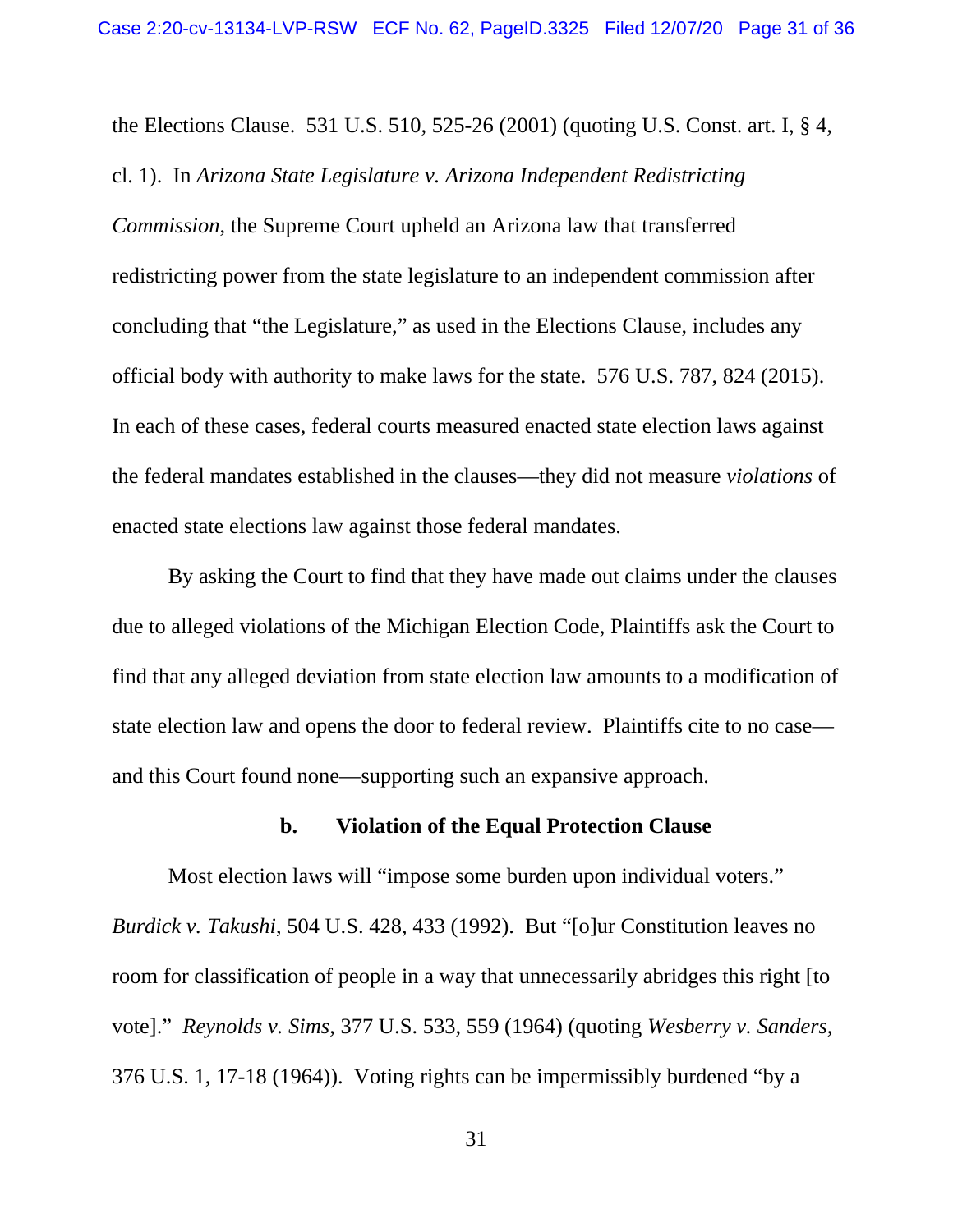debasement or dilution of the weight of a citizen's vote just as effectively as by wholly prohibiting the free exercise of the franchise." *Id*. (quoting *Reynolds*, 377 U.S. at 555).

 Plaintiffs attempt to establish an Equal Protection claim based on the theory that Defendants engaged in "several schemes" to, among other things, "destroy," "discard," and "switch" votes for President Trump, thereby "devalu[ing] Republican votes" and "diluting" the influence of their individual votes. (ECF No. 49 at Pg ID 3079.)

 But, to be perfectly clear, Plaintiffs' equal protection claim is not supported by any allegation that Defendants' alleged schemes caused votes for President Trump to be changed to votes for Vice President Biden. For example, the closest Plaintiffs get to alleging that physical ballots were altered in such a way is the following statement in an election challenger's sworn affidavit: "I believe some of these workers were changing votes that had been cast for Donald Trump and other Republican candidates."<sup>9</sup> (ECF No. 6 at Pg ID 902 ¶ 91 (citing Aff. Articia

<sup>&</sup>lt;sup>9</sup> Plaintiffs allege in several portions of the Amended Complaint that election officials improperly tallied, counted, or marked ballots. But some of these allegations equivocate with words such as "believe" and "may" and none of these allegations identify which presidential candidate the ballots were allegedly altered to favor. (*See, e.g.,* ECF No. 6 at Pg ID 902, ¶ 91 (citing Aff. Articia Bomer, ECF No. 6-3 at Pg ID 1008-10 ("I *believe* some of these ballots *may* not have been properly counted." (emphasis added))); Pg ID 902-03, ¶ 92 (citing Tyson Aff. ¶ 17) ("At least one challenger observed poll workers adding marks to a ballot where there was no mark for any candidate.").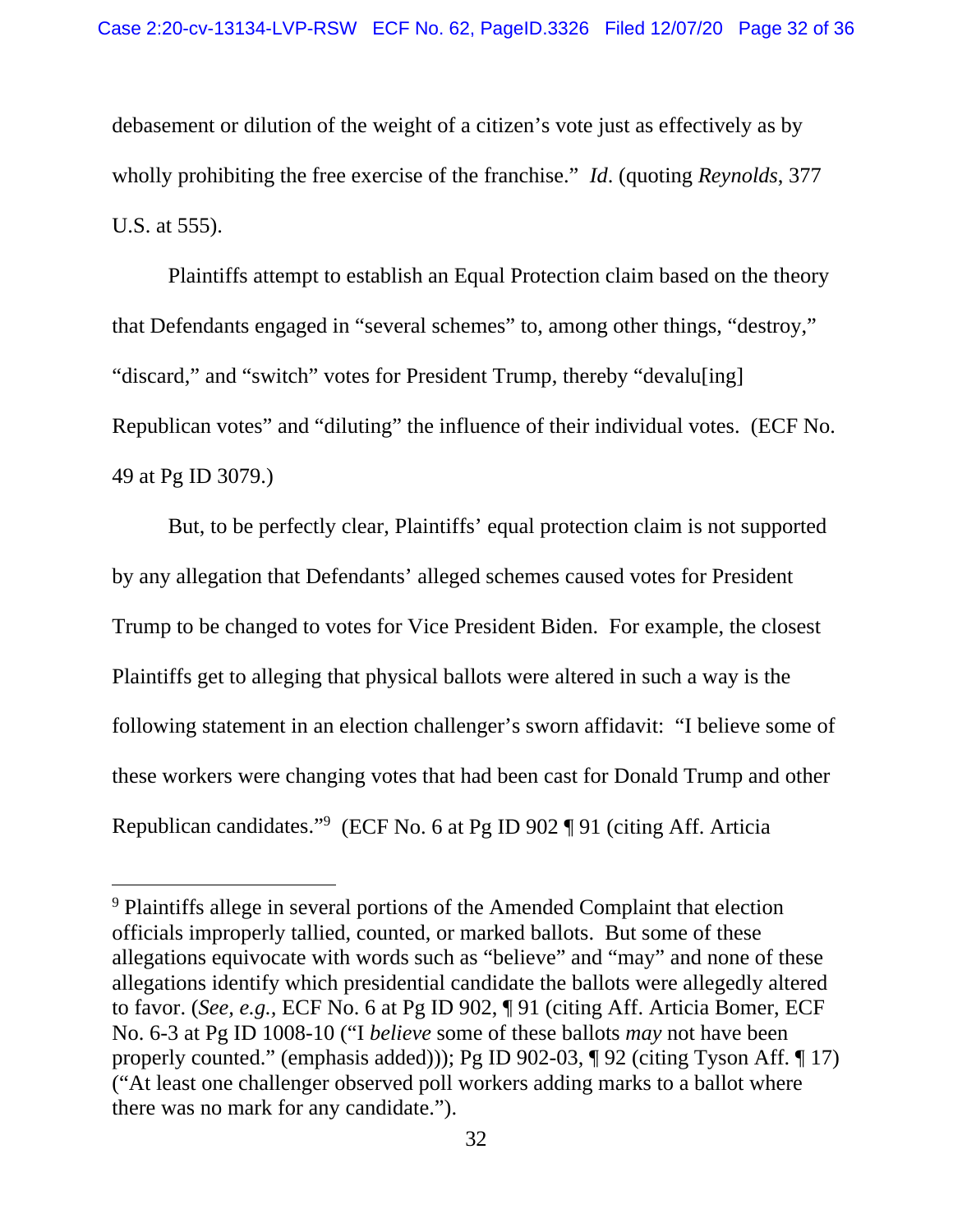Bomer, ECF No. 6-3 at Pg ID 1008-1010).) But of course, "[a] belief is not evidence" and falls far short of what is required to obtain any relief, much less the extraordinary relief Plaintiffs request. *United States v. O'Connor*, No. 96-2992, 1997 WL 413594, at \*1 (7th Cir. 1997); *see Brown v. City of Franklin*, 430 F. App'x 382, 387 (6th Cir. 2011) ("Brown just submits his belief that Fox's 'protection' statement actually meant "protection from retaliation. . . . An unsubstantiated belief is not evidence of pretext."); *Booker v. City of St. Louis*, 309 F.3d 464, 467 (8th Cir. 2002) ("Booker's "belief" that he was singled out for testing is not evidence that he was.").10 The closest Plaintiffs get to alleging that election machines and software changed votes for President Trump to Vice

<sup>&</sup>lt;sup>10</sup> As stated by the Circuit Court for the District of Columbia Circuit:

The statement is that the complainant believes and expects to prove some things. Now his belief and expectation may be in good faith; but it has been repeatedly held that suspicion is not proof; and it is equally true that belief and expectation to prove cannot be accepted as a substitute for fact. The complainant carefully refrains from stating that he has any information upon which to found his belief or to justify his expectation; and evidently he has no such information. But belief, without an allegation of fact either upon personal knowledge or upon information reasonably sufficient upon which to base the belief, cannot justify the extraordinary remedy of injunction.

*Magruder v. Schley*, 18 App. D.C. 288, 292, 1901 WL 19131, at \*2 (D.C. Cir. 1901).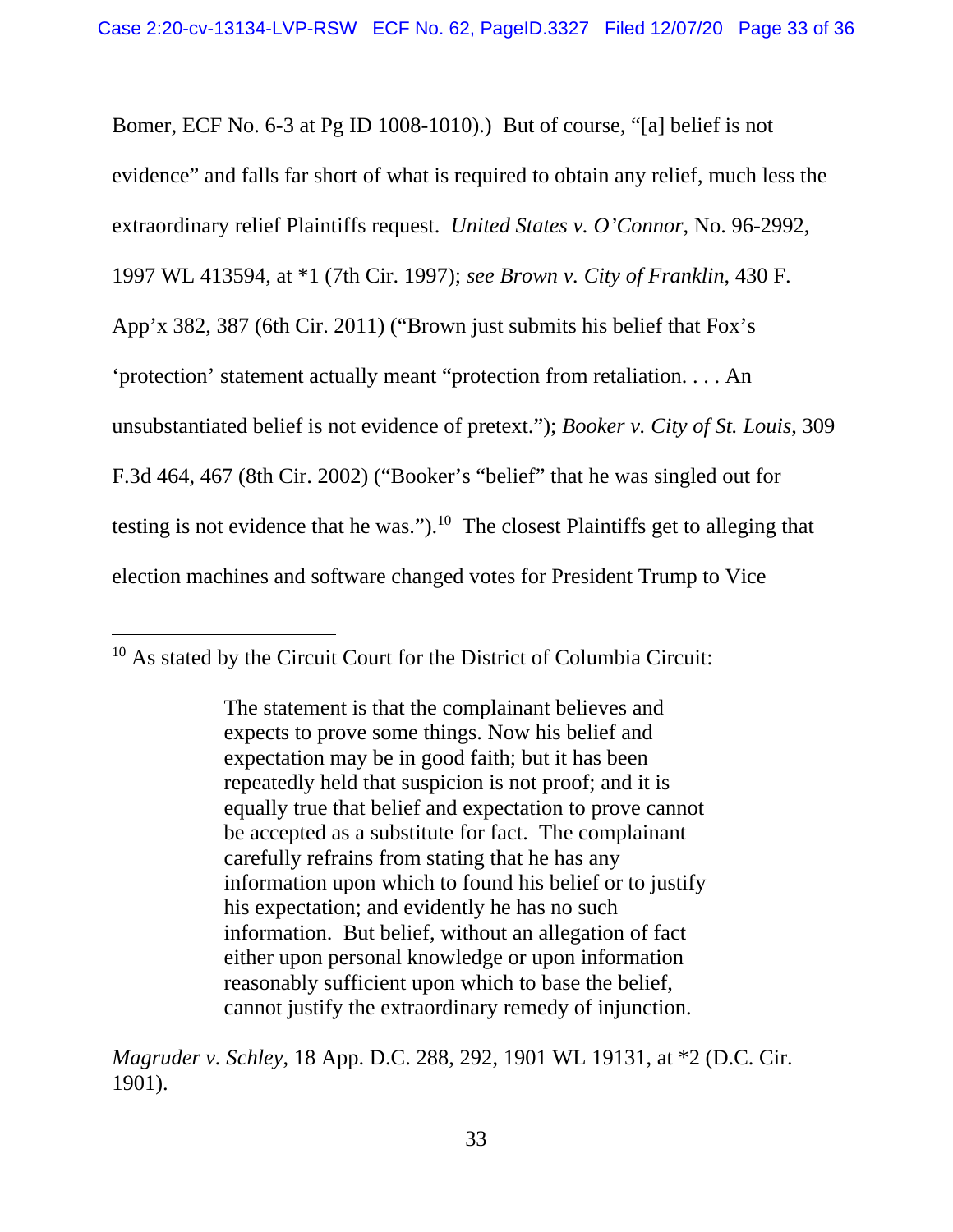President Biden in Wayne County is an amalgamation of theories, conjecture, and speculation that such alterations were *possible*. (*See e.g.,* ECF No. 6 at ¶¶ 7-11, 17, 125, 129, 138-43, 147-48, 155-58, 160-63, 167, 171.) And Plaintiffs do not at all explain how the question of whether the treatment of election challengers complied with state law bears on the validity of votes, or otherwise establishes an equal protection claim.

 With nothing but speculation and conjecture that votes for President Trump were destroyed, discarded or switched to votes for Vice President Biden, Plaintiffs' equal protection claim fails.11 *See Wood*, 2020 WL 7094866 (quoting *Bognet*, 2020 WL 6686120, at \*12) ("'[N]o single voter is specifically disadvantaged' if a vote is counted improperly, even if the error might have a 'mathematical impact on the final tally and thus on the proportional effect of every vote.'").

<sup>&</sup>lt;sup>11</sup> "[T]he Voter Plaintiffs cannot analogize their Equal Protection claim to gerrymandering cases in which votes were weighted differently. Instead, Plaintiffs advance an Equal Protection Clause argument based solely on state officials' alleged violation of state law that does not cause unequal treatment. And if dilution of lawfully cast ballots by the 'unlawful' counting of invalidly cast ballots were a true equal-protection problem, then it would transform every violation of state election law (and, actually, every violation of every law) into a potential federal equal-protection claim requiring scrutiny of the government's 'interest' in failing to do more to stop the illegal activity. That is not how the Equal Protection Clause works." *Bognet*, 2020 WL 6686120, at \*11.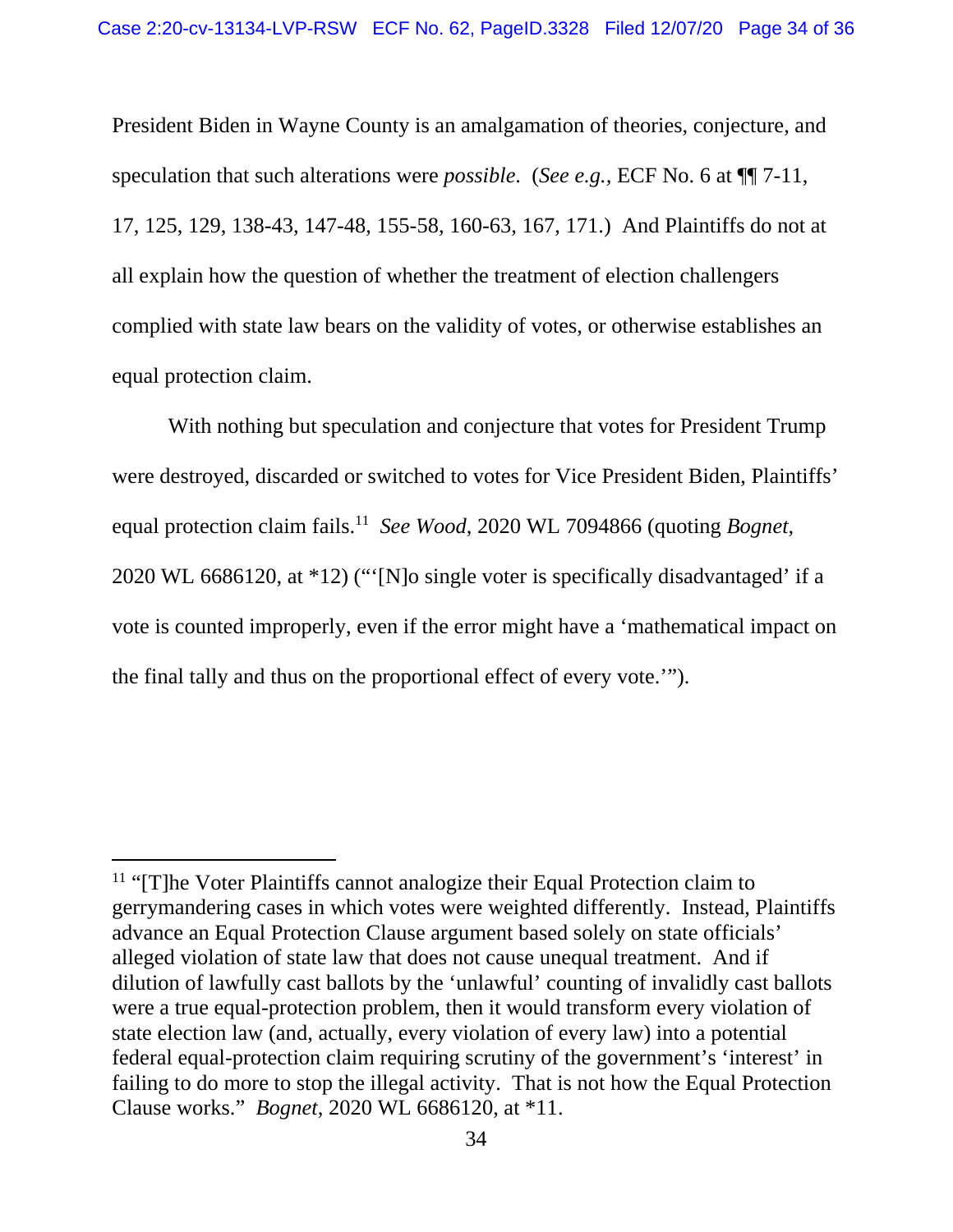### **2. Irreparable Harm & Harm to Others**

 Because "a finding that there is simply no likelihood of success on the merits is usually fatal[,]" *Gonzales v. Nat'l Bd. of Med. Examiners*, 225 F.3d 620, 625 (6th Cir. 2000) (citing *Mich. State AFL-CIO v. Miller*, 103 F.3d 1240, 1249 (6th Cir. 1997), the Court will not discuss the remaining preliminary injunction factors extensively.

 As discussed, Plaintiffs fail to show that a favorable decision from the Court would redress their alleged injury. Moreover, granting Plaintiffs' injunctive relief would greatly harm the public interest. As Defendants aptly describe, Plaintiffs' requested injunction would "upend the statutory process for election certification and the selection of Presidential Electors. Moreover, it w[ould] disenfranchise millions of Michigan voters in favor [of] the preferences of a handful of people who [are] disappointed with the official results." (ECF No. 31 at Pg ID 2227.)

 In short, none of the remaining factors weigh in favor of granting Plaintiffs' request for an injunction.

#### **IV. Conclusion**

For these reasons, the Court finds that Plaintiffs are far from likely to succeed in this matter. In fact, this lawsuit seems to be less about achieving the relief Plaintiffs seek—as much of that relief is beyond the power of this Court and more about the impact of their allegations on People's faith in the democratic